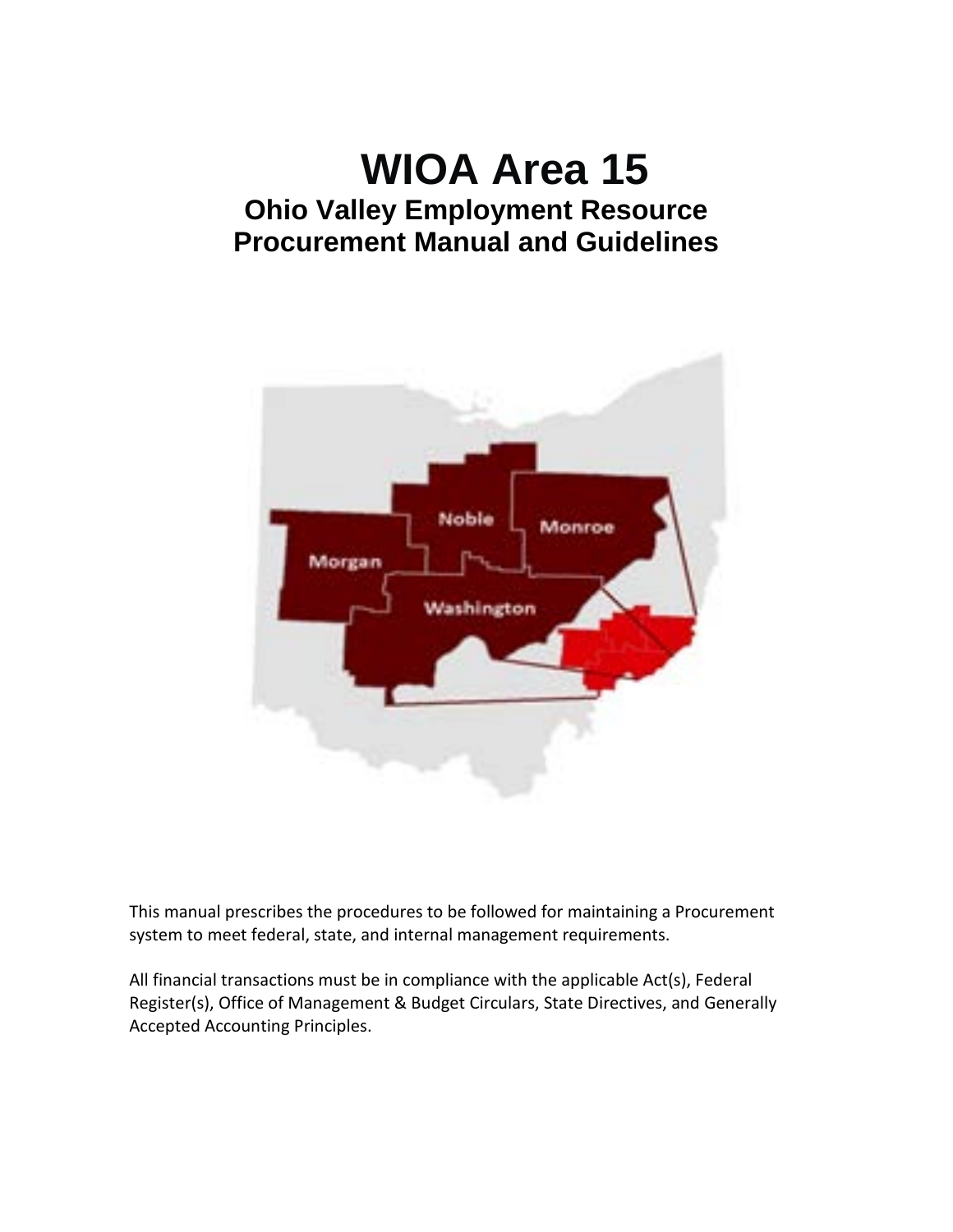## **Procurement Standards**

## **Reference:**

The Workforce Innovation and Opportunity Act (WIOA), Section 102, 107, 121, 123, 184; 29 CFR Parts 95, 97, and 98; State Workforce Investment Plan; [Uniform](http://www.ecfr.gov/cgi-bin/retrieveECFR?gp=1&ty=HTML&h=L&n=2y1.1.2.2.1&r=PART) Administrative [Requirements,](http://www.ecfr.gov/cgi-bin/retrieveECFR?gp=1&ty=HTML&h=L&n=2y1.1.2.2.1&r=PART) Cost Principles, and Audit Requirements for Federal [Awards](http://www.ecfr.gov/cgi-bin/retrieveECFR?gp=1&ty=HTML&h=L&n=2y1.1.2.2.1&r=PART) Final Rule; 2 CFR § 2900 and 2 CFR § 200; WIOA Regulations; Ohio Revised Code

## **Background:**

All entities that received **funds issued on or after December 26, 2014,** are bound by the procurement requirements of 2 CFR Part 200 Uniform Administrative Requirements, Cost Principles, and Audit Requirements for Federal Awards Final Rule (Uniform Guidance).

All entities that received **funds issued prior to December 26, 2014, and** which will have funding actions, allotments, or incremental funding actions taking place after December 26, 2014, are bound by the procurement requirements of the Uniform Guidance for the **new funds only**. 1

All entities that received **funds issued prior to December 26, 2014**, **and which will not** have additional funding actions taking place after December 26, 2014, may continue to follow the terms and conditions as outlined in their award documents, including the procurement requirements of 29 CFR 95 and 97.

The State, each local area, and every provider receiving funds under Title I of WIOA shall comply with the appropriate uniform administrative requirements for grants and agreements applicable for the type of entity receiving the funds.<sup>2</sup>

Standards have been established to ensure fiscal accountability and prevent waste, fraud, and abuse in all programs administered under the Act. In addition, the Act introduced changes in the way services for youth workforce development activities are obtained.

<sup>1</sup><http://doleta.gov/grants/UniformGuidance.cfm>

 $2$   $Id.$ 

 $3\overline{W}$ IOA Section 184(a)(3)(A)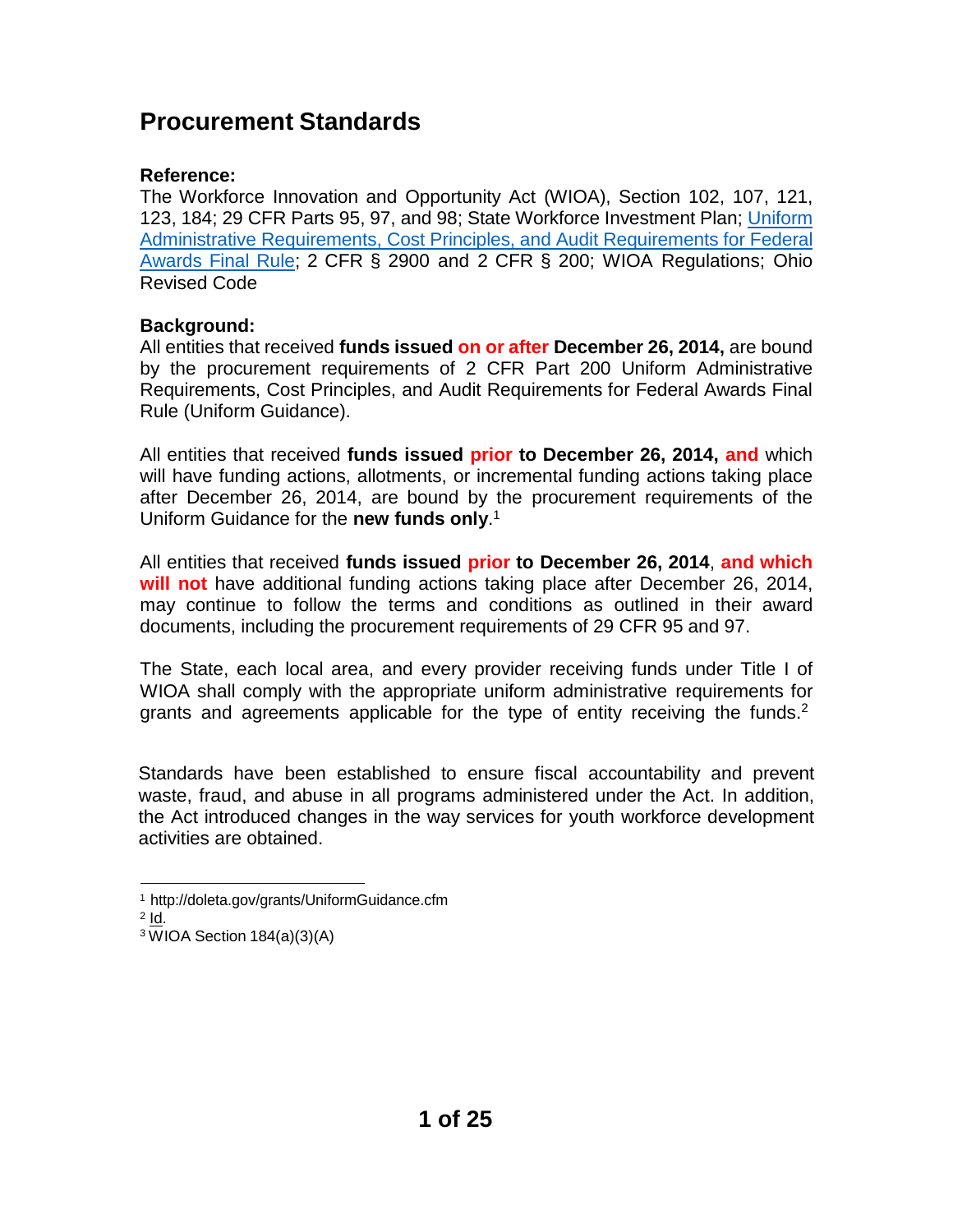## **Definitions**

"Non-Federal entity" means a State, local government, Indian tribe, institution of higher education, foreign public entity, foreign organization or non-profit organization that carries out a Federal award as a recipient or subrecipient.<sup>4</sup>

"Pass-through entity" means a non-Federal entity that provides a subaward to a subrecipient to carry out part of a Federal program.<sup>5</sup> If the non-Federal entity for the local area provides a subaward to a subrecipient to carry out part of a Federal program, the subrecipient is considered a "pass-through entity."

"Subrecipient" means a non-Federal entity that receives a subaward from a passthrough entity to carry out part of a federal program. A subrecipient may also be a recipient of other federal awards directly from a federal awarding agency.<sup>6</sup>

"Subaward" means an award provided by a pass-through entity to a subrecipient for the subrecipient to carry out part of a Federal award received by the passthrough entity. It does not include payments to a contractor or payments to an individual that is a beneficiary of a Federal program. A subaward may be provided through any form of legal agreement, including an agreement that the passthrough entity considers a contract.<sup>7</sup>

"Contractor" means an entity that receives a legal instrument (i.e., contract) by which a non-Federal entity purchases property or services needed to carry out the project or program under a Federal award. The term as used in this part does not include a legal instrument, even if the non-Federal entity considers it a contract, when the substance of the transaction meets the definition of a Federal award or subaward. $8$ 

<sup>4</sup> 2 CFR § 200.69, 2 CFR § 2900.4

<sup>5</sup> 2 CFR § 200.74, A-133 § .105

<sup>6</sup> 2 CFR § 200.93

<sup>7</sup> 2 CFR § 200.92

<sup>8</sup> 2 CFR § 200.22 and 200.23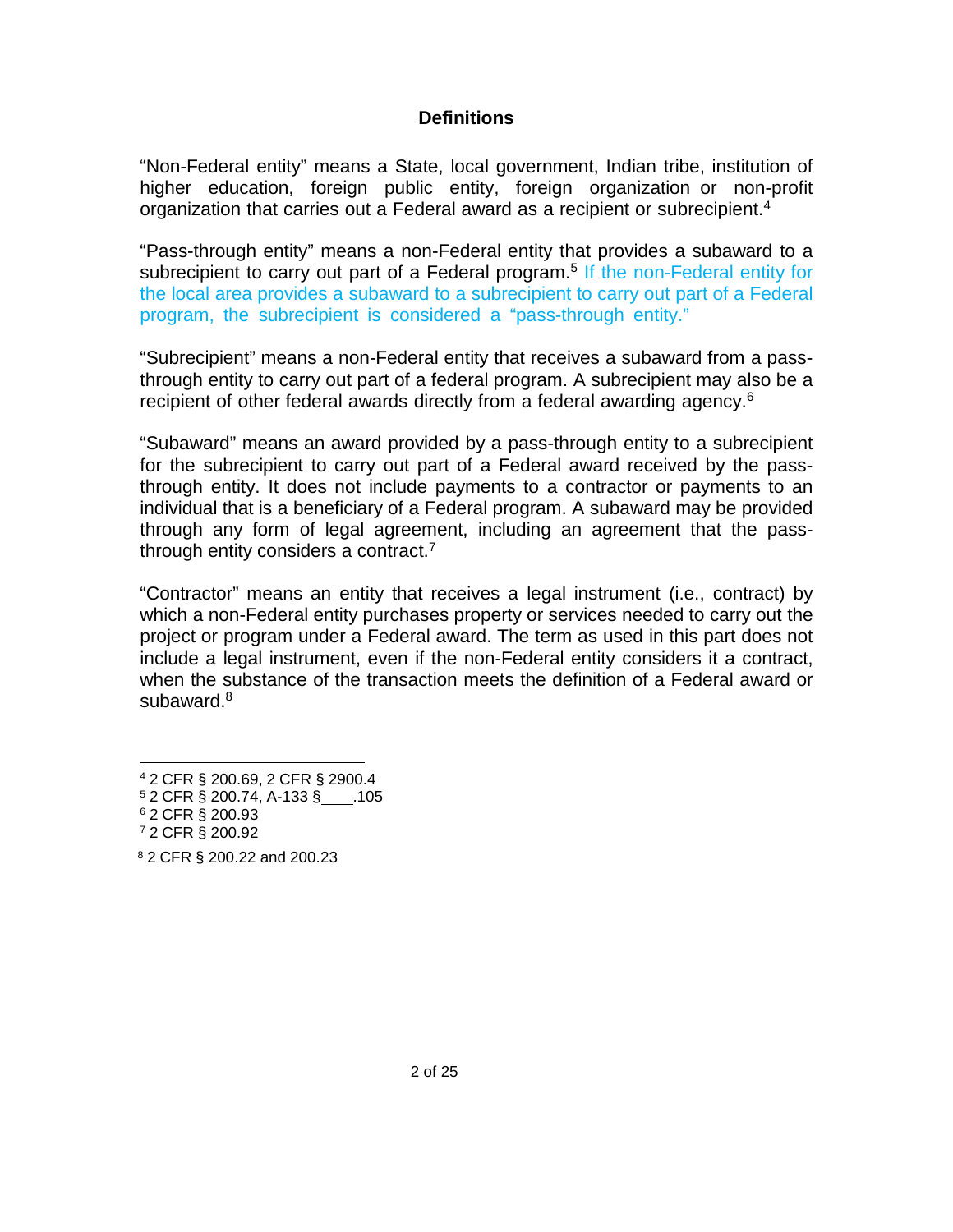#### **Subrecipient/Contractor Determination**

The non-Federal entity may concurrently receive Federal awards as a recipient, a subrecipient, and a contractor, depending on the substance of its agreements with Federal awarding agencies and pass-through entities. Payments received for goods or services provided as a contractor are not federal awards.9 Therefore, a pass-through entity must make case-by-case determinations whether each agreement it makes for the disbursement of Federal program funds casts the party receiving the funds in the role of a subrecipient or a contractor. The Federal awarding agency may supply and require recipients to comply with additional guidance to support these determinations provided such guidance does not conflict with this section.<sup>10</sup>

**Characteristics which support the classification of the non-Federal entity as a subrecipient include when the non-Federal entity:**

Determines who is eligible to receive what Federal assistance

Has its performance measured in relation to whether objectives of a Federal program were met

Has responsibility for programmatic decision making

Is responsible for adherence to<br>applicable Federal program applicable Federal program requirements specified in the Federal award

In accordance with its agreement, uses the Federal funds to carry out a program for a public purpose specified in authorizing statute, as opposed to providing goods or services for the benefit of the pass-through entity.<sup>11</sup>

**Characteristics indicative of a procurement relationship between the non-Federal entity and a contractor are when the non-Federal entity receiving the Federal funds:**

Provides the goods and services within normal business operations

Provides similar goods or services to many different purchasers

Normally operates in a competitive environment

Provides goods or services that are ancillary to the operation of the Federal program

Is not subject to compliance requirements of the Federal program as a result of the agreement, though similar requirements may apply for other reasons.<sup>12</sup>

<sup>9</sup> 2 CFR § 200.330, 2 CFR § 200.501(f)

<sup>10</sup> 2 CFR § 200.330

<sup>11</sup> 2 CFR § 200.330(a)

<sup>12</sup> 2 CFR § 200.330(b)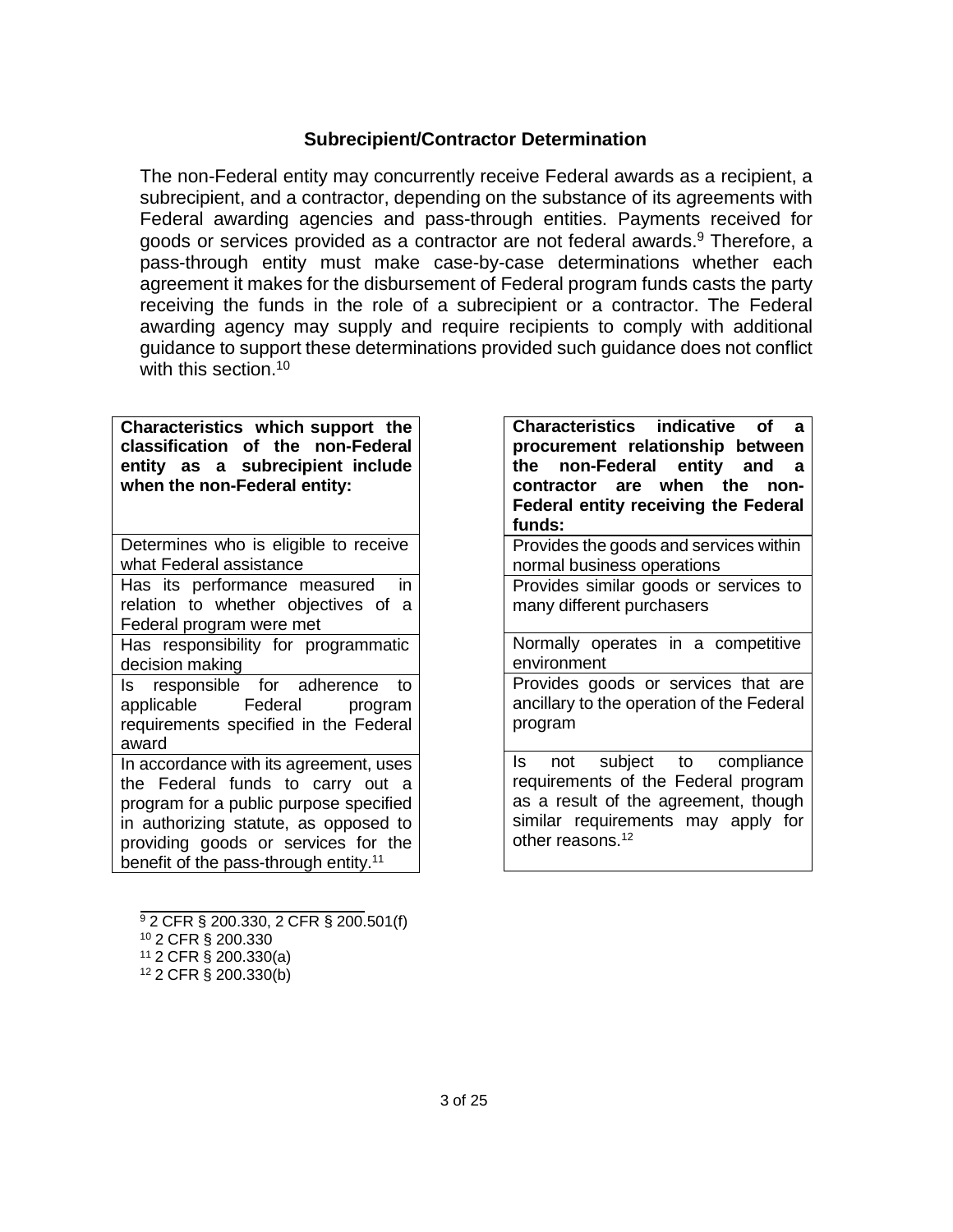In determining whether an agreement between a pass-through entity and another non-Federal entity casts the latter as a subrecipient or a contractor, the substance of the relationship is more important than the form of the agreement. All of the characteristics listed above may not be present in all cases, and the pass-through entity must use judgment in classifying each agreement as a subaward or a procurement contract.<sup>13</sup>

## **General Administration**

Procurement Processes by Non-Federal Entities Other than the State

**Prior to December 26, 2014**, the contract procurement and subgrant requirements for local government were found in the Unified Administrative Requirements for procurement by governmental entities as codified at 29 CFR 97.36 (procurement) and 97.37 (subgrants). For all non-governmental organizations, the procurement standards were found at 29 CFR 95.40 through 95.48.

**On and after December 26, 2014**, the contract procurement requirements for grantee or subgrantee/non-Federal entities (other than States), including subrecipients of a State, can be found in sections 200.318 through 200.326 of the Uniform Guidance.14 These provisions require that grantees and subgrantees/non-Federal entities use their own procurement procedures which must meet or exceed applicable State, local, and tribal laws and regulations applicable to the grantee/non-Federal entity, provided that the procurements conform to the applicable Federal laws and standards identified in the Uniform Guidance.15

In addition to the requirements found in sections 200.317 through 200.326 of the Uniform Guidance (as appropriate), all procurement contracts between local boards and units of state or local governments must be conducted only on a cost-reimbursement basis.<sup>16</sup>

<sup>13</sup> 2 CFR § 200.330(c)

<sup>14</sup> 2 CFR § 200.317

<sup>15</sup> 2 CFR § 200.318(a)

<sup>16</sup> 20 CFR § 683.200(c)(4)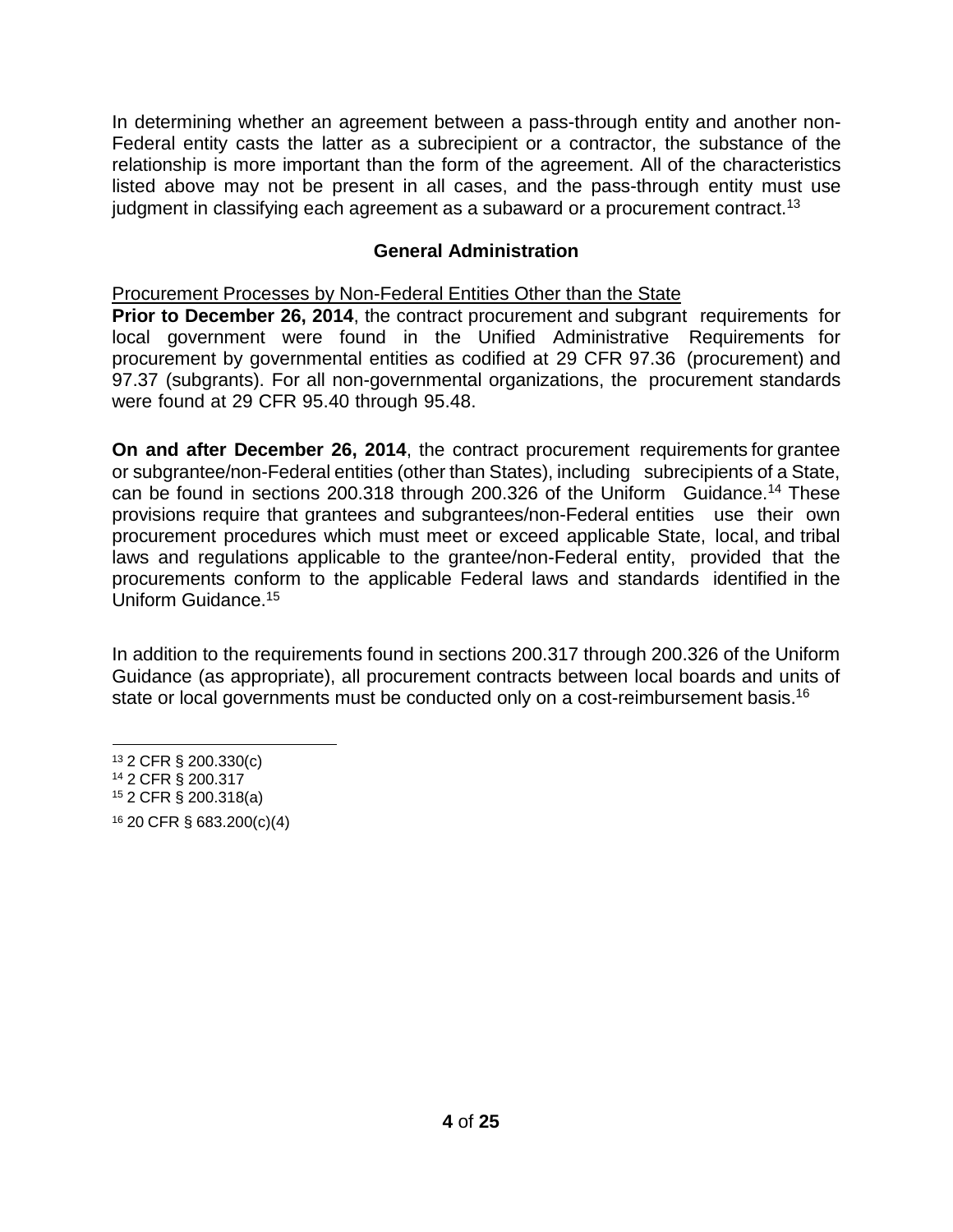## **Changes to Local Service Provider Contracts under WIOA**

#### **Note: As of July 1, 2015, all existing contracts must comply with WIOA requirements.**

Local areas commonly enter into multi-year agreements with their service providers which allow them to serve participants. Although we consider the contract to be obligated at the time of execution, expenditure of those funds is dependent on the enrollment of participants. Based on TEGL 38-14, those enrolled in the WIA program were grandfathered into WIOA and enrollment using WIOA requirements began July 1, 2015. **17**

Current contracts do not need to be automatically terminated. Local areas may terminate current contracts in order to compete a new contract under WIOA, assuming the current contract permits taking this action. Local areas may also consider modifications to current contracts if they contain clauses to allow for changes to be made to conform to new legislation or regulations. If current contracts include multiple or option years, WIOA requirements must be incorporated by amending or modifying the option years of the contract. If, after July 1, 2015, a service provider refuses to comply with the new WIOA requirements, the awarding entity must take immediate corrective action, up to and including termination.18

Section 305.190 of the Amended Substitute Ohio House Bill 64 of the 131st General Assembly, the state's biennial budget, created the Comprehensive Case Management Employment Program (CCMEP), combining Workforce Innovation Opportunity Act (WIOA) Youth and Temporary Assistance for Needy Families (TANF) funds to provide employment, training and other supportive services to low-income and out-of-school youth ages 16 to 24. Within this legislation, it is required each county commissioner board designate a lead agency. This lead agency has been ratified by the Workforce Development Board, as required under state law and amended into existing WIOA agreements.

## **Contracts and Agreements**

Administration System

Grantees and subgrantees/non-Federal entities shall maintain oversight which ensures that contractors perform in accordance with the terms, conditions, and specification of their contracts or purchase orders.<sup>20</sup> Awards shall be made only to responsible contractors possessing the ability to perform successfully under the terms and conditions

<sup>&</sup>lt;sup>17</sup> TEGL 38-14

 $18$  Id.

<sup>19</sup> Section 305.190 of the Amended Substitute **Ohio** House Bill 64

<sup>20</sup> 2 CFR § 200.318(b)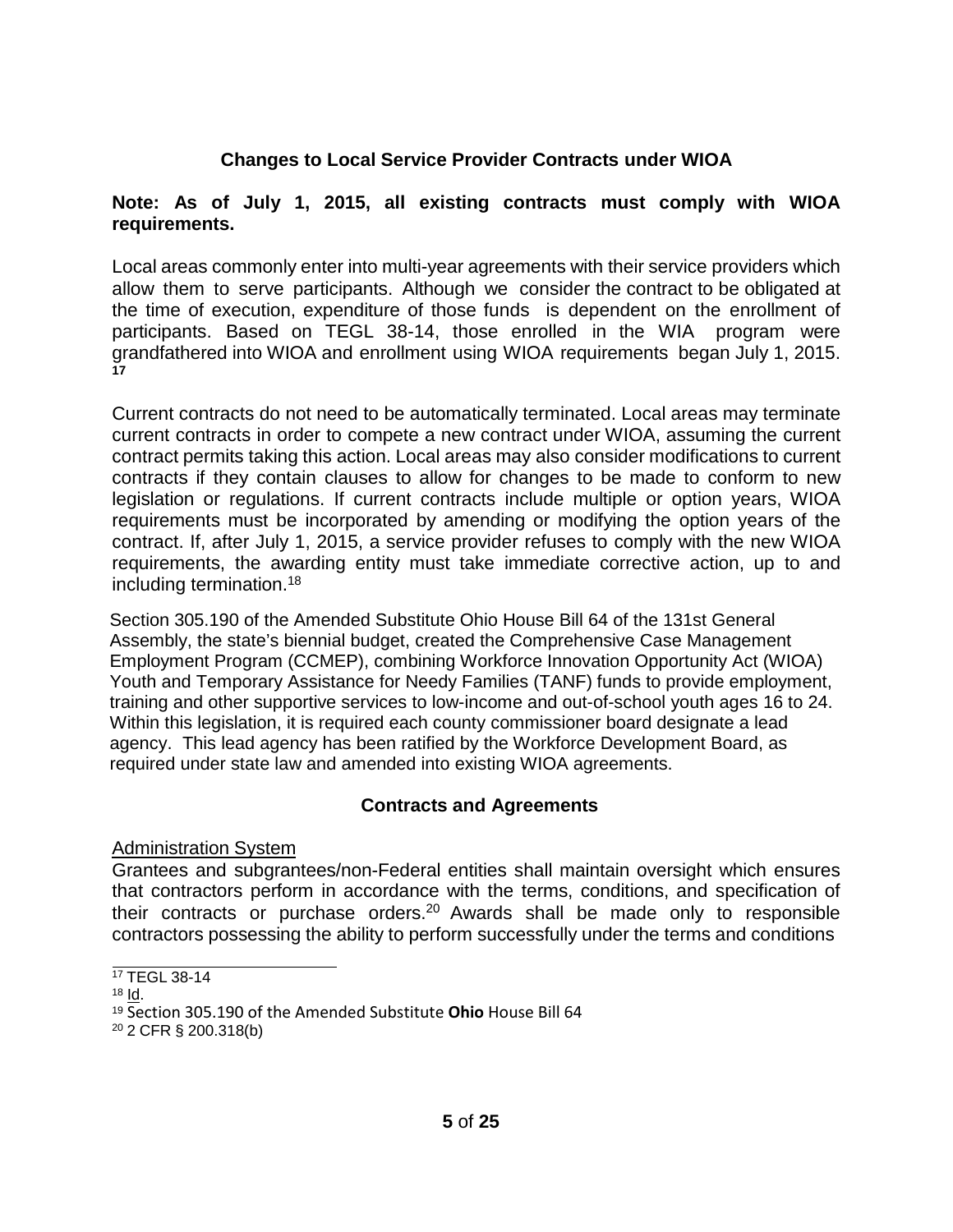of a proposed procurement. Consideration shall be given to such matters as contractor integrity, compliance with public policy, record of past performance, and financial and technical resources.21 Subgrantees/non-Federal entities shall conduct and document oversight of contractor activity to ensure compliance with procurement standards.

## Records

The grantee and subgrantee/non-Federal entity must maintain records sufficient to detail the history of procurement. These records will include, but are not necessarily limited to:

- Rationale for the method of procurement,
- Selection of contract type,
- Contractor selection or rejection, and
- The basis for the contract price. $^{22}$

Financial records, supporting documents, statistical records, and all other grantee or subgrantee/non-Federal entity records pertinent to a Federal award must be retained for a period of five years (per State subgrant agreement) from the date of submission of the final expenditure report. Federal awarding agencies and pass-through entities must not impose any other record retention requirements upon grantee or subgrantee/non-Federal entities. The only exceptions are:

- If any litigation, claim, or audit is started before the expiration of the period, the records must be retained until all litigation, claims, or audit findings involving the records have been resolved and final action taken
- When the grantee or subgrantee/non-Federal entity is notified in writing by the Federal awarding agency, cognizant agency for audit, oversight agency for audit, cognizant agency for indirect costs, or pass-through entity to extend the retention period.
- Records for equipment acquired with Federal funds must be retained for 3 years after final disposition.
- In some cases recipients must report program income after the period of performance. Where there is such a requirement, the retention period for the records pertaining to the earning of the program income starts from the end of the grantee or subgrantee/non-Federal entity's fiscal year in which the program income is earned.
- Indirect cost rate computations or proposals, cost allocation plans, and any similar accounting computations of the rate at which a particular group of costs is chargeable (such as computer usage chargeback rates or composite fringe benefit rates).

<sup>21</sup> 2 CFR § 200.318(h) <sup>22</sup> 2 CFR § 200.318(i)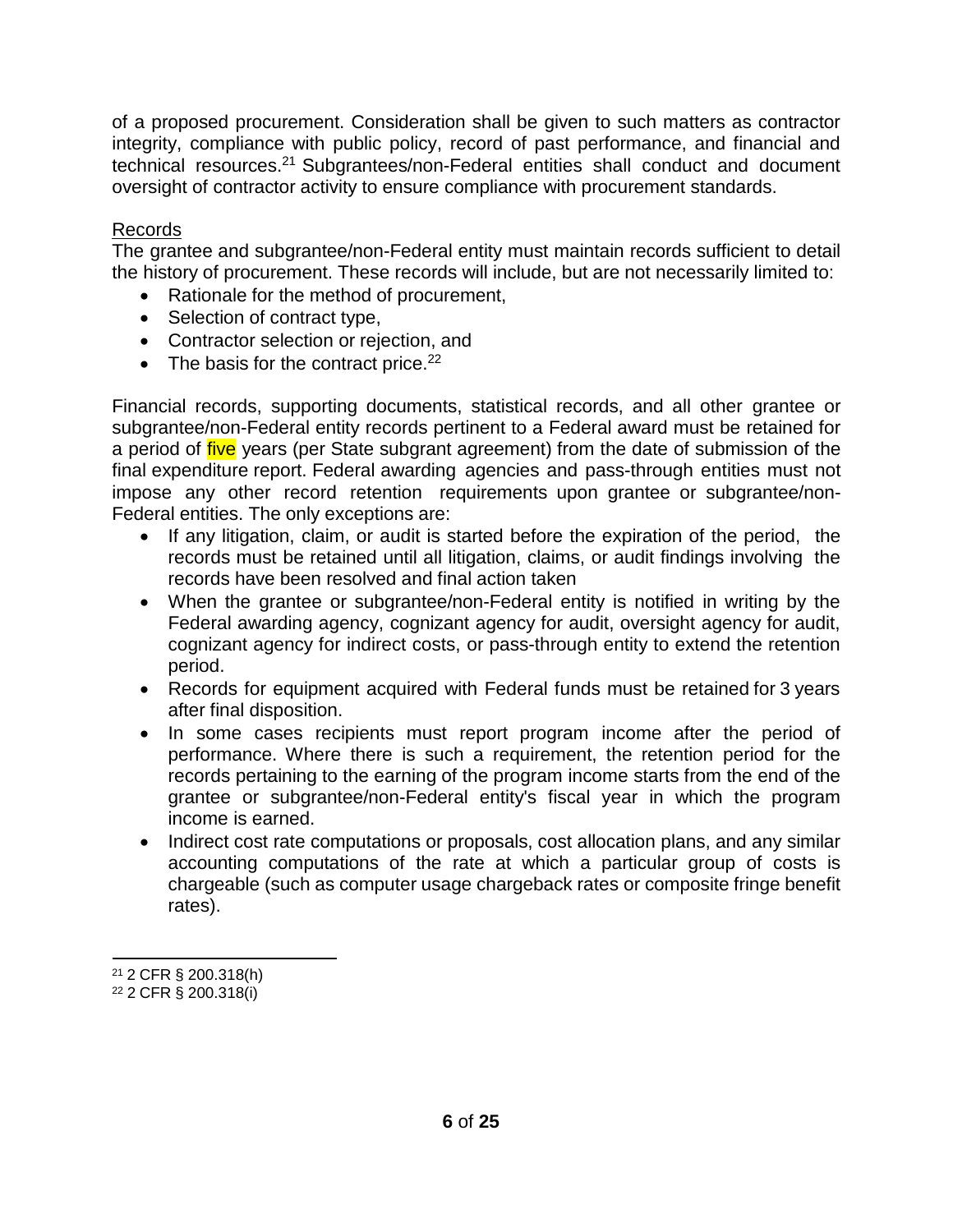- o *If submitted for negotiation.* If the proposal, plan, or other computation is required to be submitted to the Federal Government (or to the pass-through entity) to form the basis for negotiation of the rate, then the 3-year retention period for its supporting records starts from the date of such submission.
- o *If not submitted for negotiation.* If the proposal, plan, or other computation is not required to be submitted to the Federal Government (or to the passthrough entity) for negotiation purposes, then the 3-year retention period for the proposal, plan, or computation and its supporting records starts from the end of the fiscal year (or other accounting period) covered by the proposal, plan, or other computation.23

## Affirmative Steps

All necessary affirmative steps shall be taken to assure that small and minority firms, and women's business enterprises are used whenever possible.<sup>24</sup>

Affirmative steps shall include:

- Placing qualified small and minority businesses and women's business enterprises on solicitation lists;
- Assuring that small and minority businesses and women's business enterprises are solicited whenever they are potential sources;
- Dividing total requirements, when economically feasible, into smaller tasks or quantities to permit maximum participation by small and minority businesses and women's business enterprises;
- Establishing delivery schedules, where the requirement permits, which encourage participation by small and minority businesses and women's business enterprises;
- Using the services and assistance of the Small Business Administration and the Minority Business Development Agency of the Department of Commerce; and
- Requiring the prime contractor, if subcontracts are to be let, to take affirmative steps.25

## Code of Conduct/Conflict of Interest

## *Issues Related to Employees*

The grantee and subgrantee/non-Federal entity must maintain written standards of conduct covering conflicts of interest and governing the actions of its employees engaged in the selection, award and administration of contracts. No employee, officer, or agent may participate in the selection, award, or administration of a contract supported by a Federal award if he or she has a real or apparent conflict of interest. Such a conflict of interest would arise when the employee, officer, or agent, any member of his or her immediate family, his or her partner, or an organization which employs or is about to employ any of the parties indicated herein, has a financial or other interest in or a tangible personal benefit from a firm considered for a contract. The officers, employees, and

<sup>23</sup> 2 CFR § 200.333

<sup>24</sup> 2 CFR § 200.321(a)

<sup>25</sup> 2 CFR § 200.321(a) & (b)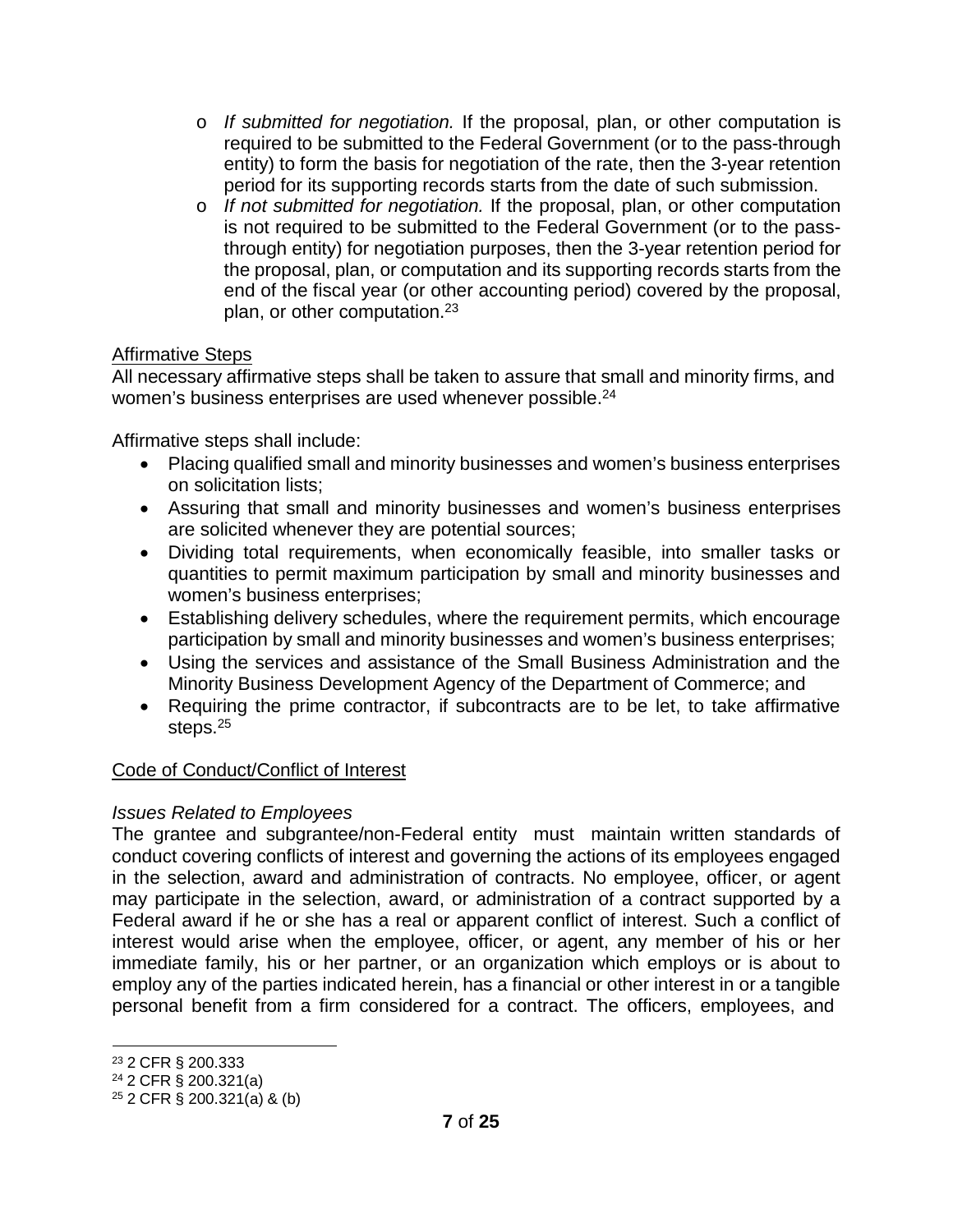agents of the grantee and subgrantee/non-Federal entity may neither solicit nor accept gratuities, favors, or anything of monetary value from contractors or parties to subcontracts. However, grantees and subgrantees/non-Federal entities may set standards for situations in which the financial interest is not substantial or the gift is an unsolicited item of nominal value. The standards of conduct must provide for disciplinary actions to be applied for violations of such standards by officers, employees, or agents of the grantee or subgrantee/non-Federal entity.26

#### *Issues Related to Parent, Affiliate, or Subsidiary Organizations*

If the grantee and subgrantee/non-Federal entity has a parent, affiliate, or subsidiary organization that is not a state, local government, or Indian tribe, the grantee and subgrantee/non-Federal entity must also maintain written standards of conduct covering organizational conflicts of interest. Organizational conflicts of interest means that because of relationships with a parent company, affiliate, or subsidiary organization, the grantee and subgrantee/non-Federal entity is unable or appears to be unable to be impartial in conducting a procurement action involving a related organization.27

#### *Issues Related to Board and Council Members*

Every local Workforce Development Board and Council of Government member is also held to the local area conflict of interest policy and reviewed to review and sign annually. Those circumstances that would constitute a conflict of interest for all members of local boards would include hiring of immediate family members, soliciting or accepting something of value, use of a public position for personal gain, use of public resources, and interests in contracts.

A local board member, or a standing committee member must neither cast a vote on, nor participate in any decision-making capacity, on the provision of services by such member (or any organization which that member directly represents), nor on any matter which would provide any direct financial benefit to that member or the member's immediate family. $28$ 

Neither membership on the local board, or standing committee, nor receipt of WIOA funds to provide training and related services, by itself, violates these conflict of interest provisions.29

#### *Issues Related to Grant Recipients and Subrecipients*

In accordance with § 200.112 of the Uniform Guidance, everyone identified above must disclose in writing any potential conflict of interest to the recipient of grant funds.<sup>30</sup>

<sup>26</sup> 2 CFR § 200.318(c)(1)

<sup>27</sup> 2 CFR § 200.318(c)(2)

<sup>28</sup> 20 CFR § 683.200(c)(5)(i)

<sup>29</sup> 20 CFR § 683.200(c)(5)(ii)

<sup>30</sup> 20 CFR § 683.200(c)(5)(iii)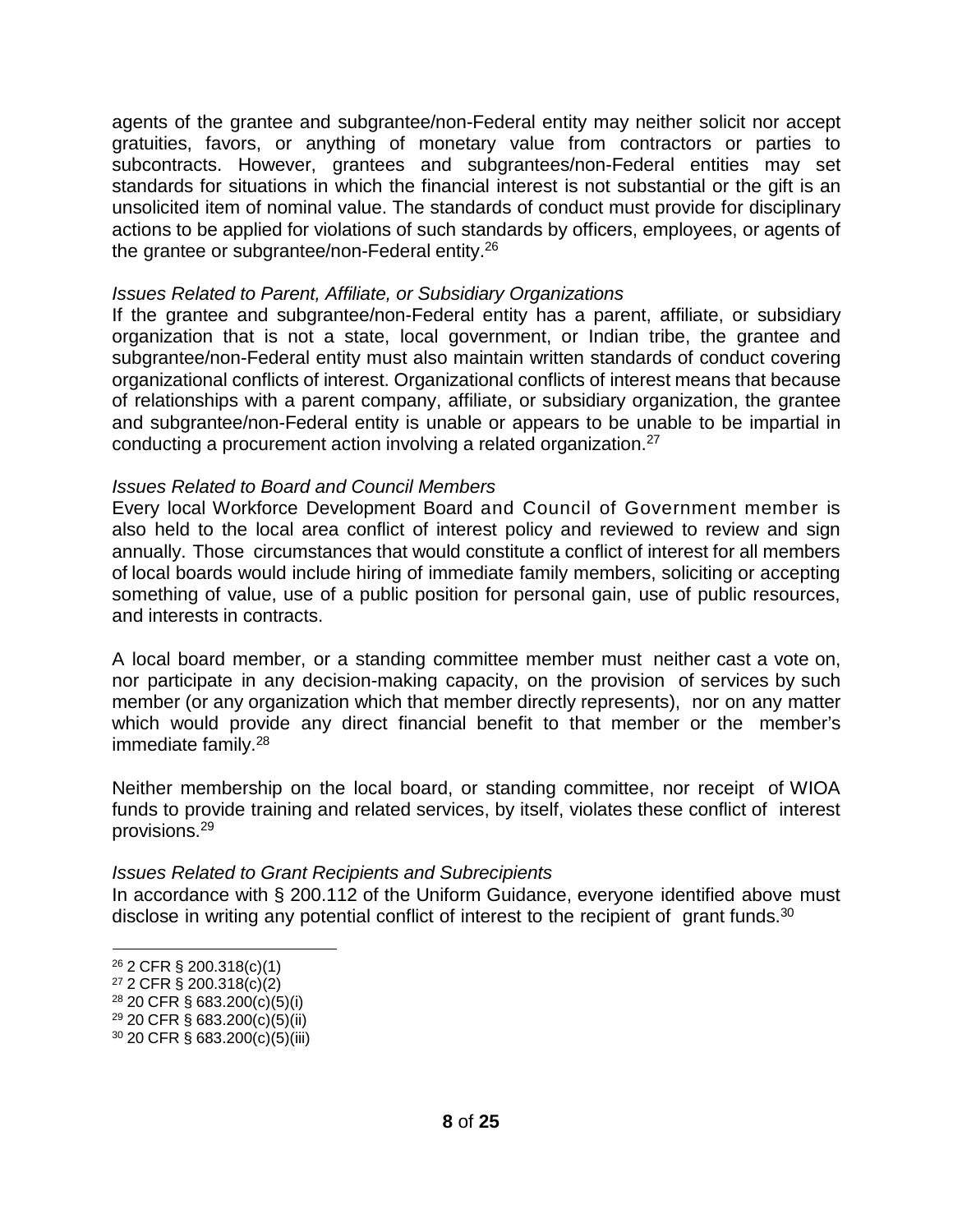## **Competition**

All procurement transactions shall be conducted in a manner providing full and open competition.31 In order to ensure objective contractor performance and eliminate unfair competitive advantage, contractors that develop or draft specifications, requirements, statements of work, or invitations for bids or requests for proposals must be excluded from competing for such procurements. Some of the situations considered to be restrictive of competition include but are not limited to:

- Placing unreasonable requirements on firms in order for them to qualify to do business.
- Requiring unnecessary experience and excessive bonding.
- Noncompetitive pricing practices between firms or between affiliated companies.
- Noncompetitive awards to consultants that are on retainer contracts.
- Organizational conflicts of interest.
- Specifying only a "brand name" product instead of allowing "an equal" product to be offered.
- Overly restrictive specifications.
- Any arbitrary action in the procurement process.  $32$

The grantee and subgrantee/non-Federal entity will conduct procurements in a manner that prohibits the use of statutorily or administratively imposed State, local, or tribal geographical preferences in the evaluation of bids or proposals, except in those cases where applicable Federal statutes expressly mandate or encourage geographic preference. Nothing in this section [§ 200.319 of the Uniform Guidance] preempts state licensing laws. When contracting for architectural and engineering (A/E) services, geographic location may be a selection criteria provided its application leaves an appropriate number of qualified firms, given the nature and size of the project, to compete for the contract.<sup>33</sup>

Written selection procedures shall be used for procurement transaction to ensure that all solicitations:

• Incorporate a clear and accurate description of the technical requirements for the material, product, or service to be procured. Such description shall not, in competitive procurements, contain features which unduly restrict competition. The description may include a statement of the qualitative nature of the material, product, or service to be procured and, when necessary, must set forth those minimum essential characteristics and standards to which it must conform if it is to satisfy its intended use. Detailed product specification should be avoided if at all possible. When it is impractical or uneconomical to make a clear and accurate description of the technical requirements, a "brand name or equal" description may be used as a means to define the performance or other salient requirements of a

<sup>31</sup> 2 CFR § 200.319(a)

<sup>32</sup> Id.

<sup>33</sup> 2 CFR § 200.319(b)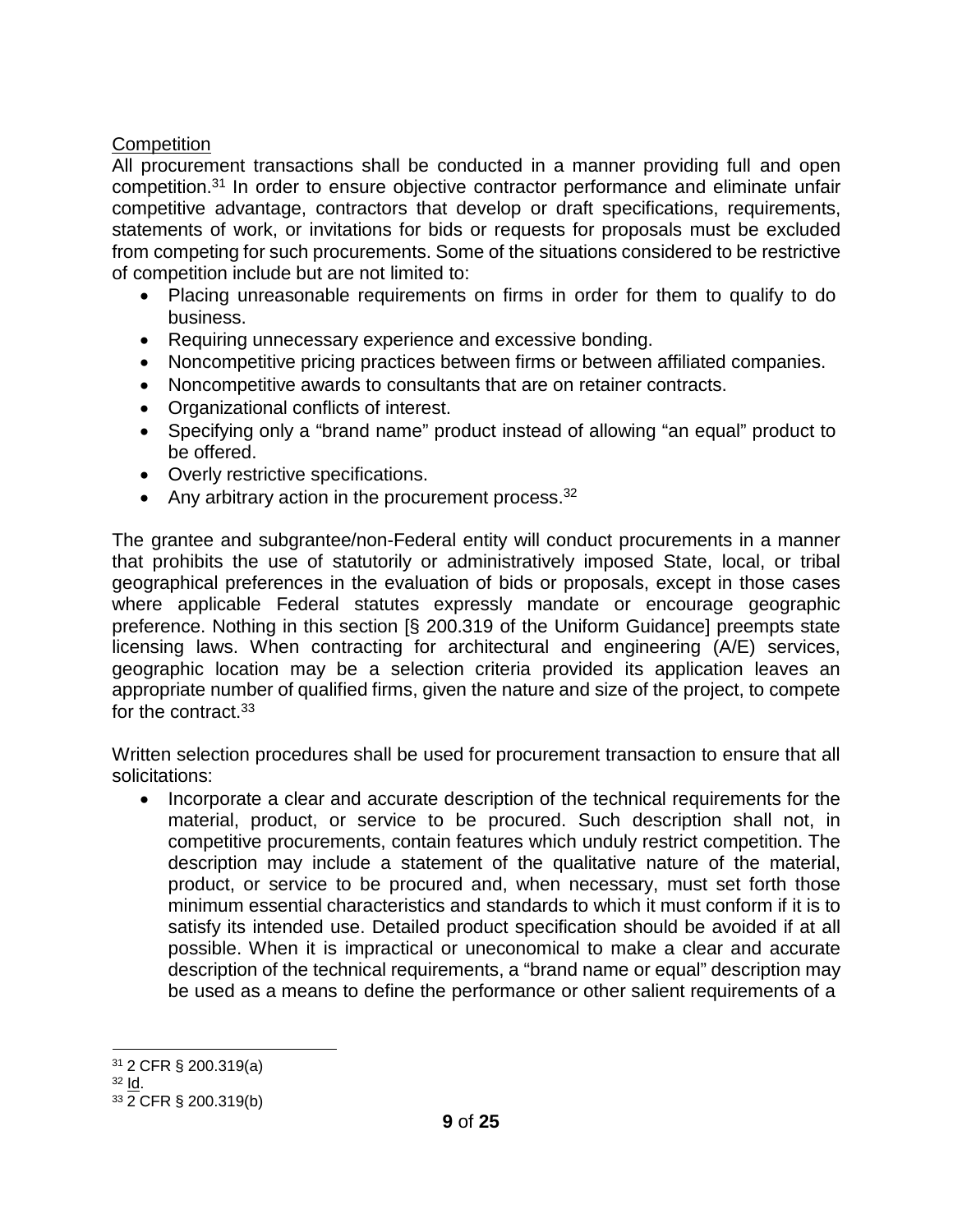procurement. The specified features of the named brand which must be met by offerors shall be clearly stated; and

• Identify all requirements which the offerors must fulfill and all other factors to be used in evaluating bids or proposals.<sup>34</sup>

The grantee and subgrantee/non-Federal entity must ensure that all prequalified lists of persons, firms, or products which are used in acquiring goods and services are current and include enough qualified sources to ensure maximum open and free competition. Also, the grantee or subgrantee/non-Federal entity must not preclude potential bidders from qualifying during the solicitation period.35

## Confidentiality and Non-Disclosure

The obtaining of confidential procurement information not made available to all offerors is strictly prohibited. In addition, improper communication with staff or board members to influence procurement decisions is not allowed.

## **Construction**

WIOA Title I funds must not be spent on construction, purchase of facilities or buildings, or other capital expenditures for improvements to land or buildings except with prior approval from the Secretary of Labor.<sup>36</sup> WIOA Title I funds can be used for construction only in limited situations, including meeting obligations to provide physical and programmatic accessibility and reasonable accommodation; funding Youthbuild Programs under Sec. 177(c)(2)(A)(i)of WIOA; funding disaster relief projects under Sec. 170(d) of WIOA; and funding other projects the Secretary of Labor determines necessary to carry out WIOA as described under Sec. 189(c) of WIOA.37

#### Contract Provisions

In addition to other provisions required by the Federal agency or grantee or subgrantee/non-Federal entity, all contracts made by the grantee or subgrantee/non-Federal entity under WIOA must contain provisions covering the following, as applicable:

• Compliance with WIOA – contracts shall contain provisions requiring compliance with WIOA, its implementing regulations, and State WIOA policies including those pertaining to reporting.38 <sup>39</sup>

<sup>38</sup> WIOA Act:<https://www.gpo.gov/fdsys/pkg/FR-2016-08-19/pdf/2016-15977.pdf>

<sup>34</sup> 2 CFR § 200.319(c)

<sup>35</sup> 2 CFR § 200.319(d)

<sup>36</sup> 2 CFR § 200.439(b)(3), 20 CFR § 283.230

<sup>37</sup> WIOA NPRM p. 233

<sup>&</sup>lt;sup>39</sup> WIOA Regulations: [https://www.doleta.gov/wioa/Final\\_Rules\\_Resources.cfm](https://www.doleta.gov/wioa/Final_Rules_Resources.cfm)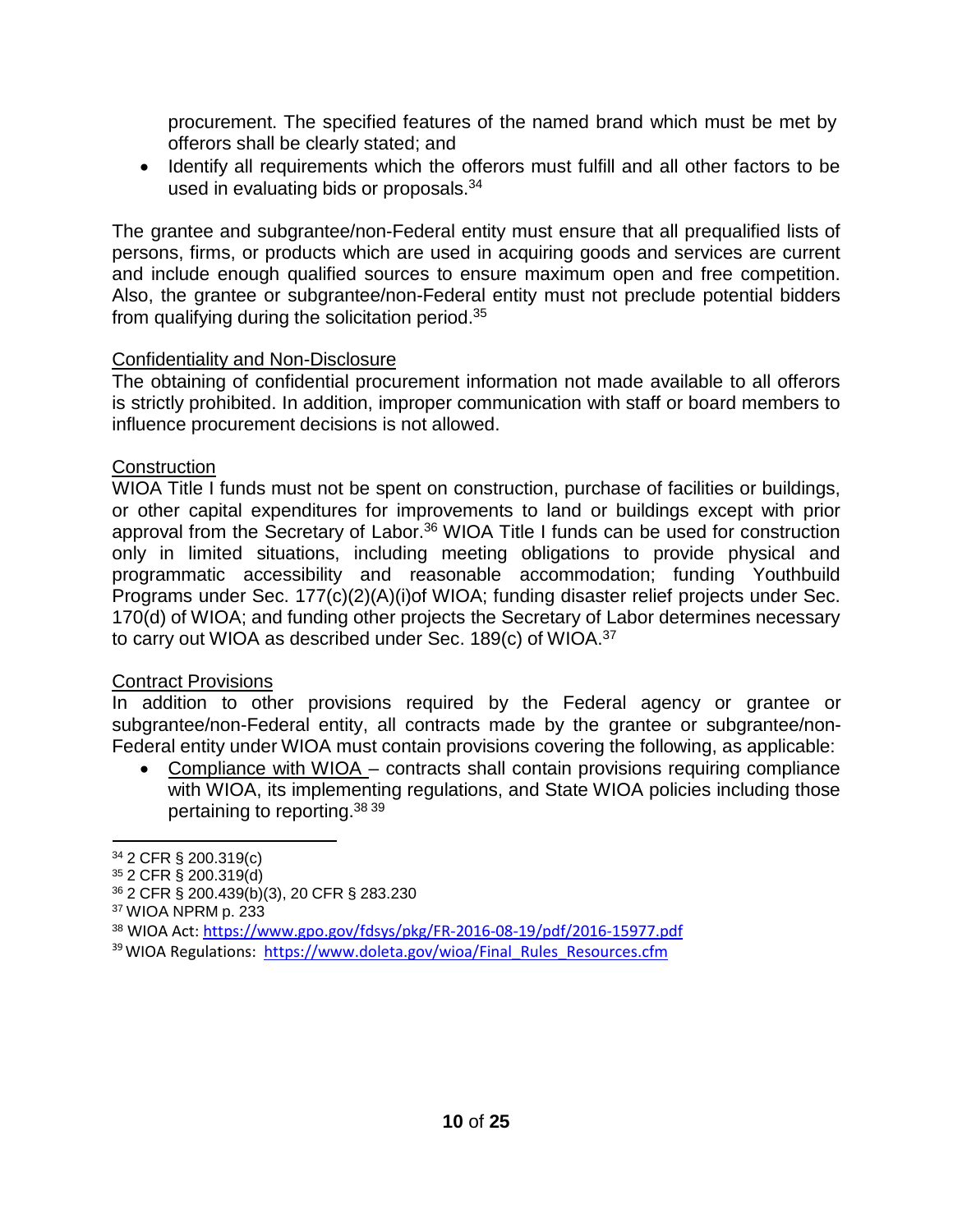- Contracts for More than The Simplified Acquisition Threshold (set at \$150,000) all contracts must address administrative, contractual, or legal remedies in instances where contractors violate or breach contract terms, and provide for such sanctions and penalties as appropriate.<sup>40</sup>
- Termination for Cause and Convenience all contracts in excess of \$10,000 shall contain suitable provisions for termination by the grantee or subgrantee/non-Federal entity including the manner by which it will be effected and the basis for settlement.<sup>41</sup>
- Termination for Default all contracts shall contain a suitable provision under which the contract may be terminated for default as well as conditions where the contract may be terminated because of circumstances beyond the control of the contractor.
- Equal Employment Opportunity except as otherwise provided under 41 [CFR](http://www.ecfr.gov/cgi-bin/text-idx?rgn=div5&node=41%3A1.2.3.1.1&se41.1.60_61_14) Part [60,](http://www.ecfr.gov/cgi-bin/text-idx?rgn=div5&node=41%3A1.2.3.1.1&se41.1.60_61_14) all contracts that meet the definition of "federally assisted construction contract" in 41 CFR Part 60-1.3 must:
	- o Include the equal opportunity clause provided under 41 CFR 60-1.4(b);<sup>42</sup> and
	- o Assure compliance with the nondiscrimination and equal opportunity provisions of WIOA, Section 188 and its implementing regulations.
- Copeland Anti-Kickback Clause all contracts and subcontracts for construction or repair shall include a provision for compliance with the Copeland "Anti-Kickback" Act (18 USC 874) as supplemented in Department of Labor regulations (29 CFR, Part 3). This Act provides that each contractor and subcontractor shall be prohibited from inducing, by any means, any person employed in the construction, completion, or repair of public work, to give up any part of the compensation to which such person is otherwise entitled.<sup>43</sup>
- Labor Standard Provision On-the-job training construction contractors and other construction contractors involving the use of WIOA funds shall have provisions requiring adherence with the Davis-Bacon Act and Sections 103 and 107 of the Contract Work Hours and Safety Standards Act as supplemented by the Department of Labor regulations.44

<sup>40</sup> Appendix II to 2 CFR Part 200 (the 2 CFR )

<sup>41</sup> Id.

 $42 \overline{Id}$ .

 $43$   $\underline{\mathsf{Id}}$ . <sup>44</sup> Id.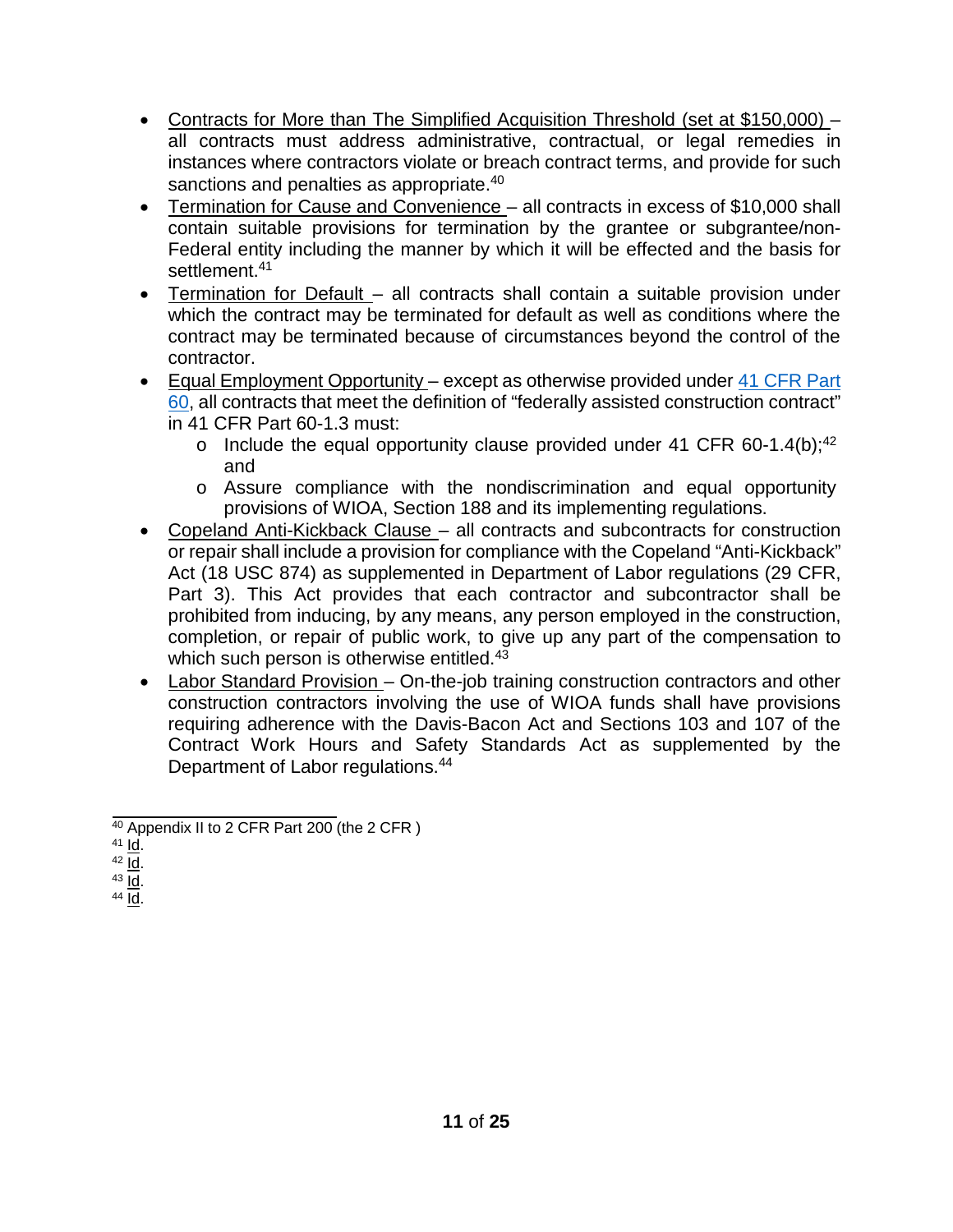- Contract Work Hours and Safety Standards Act (40 USC 3701-3708) Where applicable, all contracts awarded by the grantee or subgrantee/non-Federal entity in excess of \$100,000 that involve the employment of mechanics or laborers must include a provision for compliance with 40 U.S.C. 3702 and 3704, as supplemented by Department of Labor regulations (29 CFR Part 5). Under 40 U.S.C. 3702 of the Act, each contractor must be required to compute the wages of every mechanic and laborer on the basis of a standard work week of 40 hours. Work in excess of the standard work week is permissible provided that the worker is compensated at a rate of not less than one and a half times the basic rate of pay for all hours worked in excess of 40 hours in the work week. The requirements of 40 U.S.C. 3704 are applicable to construction work and provide that no laborer or mechanic must be required to work in surroundings or under working conditions which are unsanitary, hazardous or dangerous. These requirements do not apply to the purchases of supplies or materials or articles ordinarily available on the open market, or contracts for transportation or transmission of intelligence.<sup>45</sup>
- Rights to Inventions Made Under a Contract or Agreement If the Federal award meets the definition of "funding agreement" under 37 CFR §401.2(a) and the recipient or subrecipient wishes to enter into a contract with a small business firm or nonprofit organization regarding the substitution of parties, assignment or performance of experimental, developmental, or research work under that "funding agreement," the recipient or subrecipient must comply with the requirements of 37 CFR Part 401, "Rights to Inventions Made by Nonprofit Organizations and Small Business Firms Under Government Grants, Contracts and Cooperative Agreements," and any implementing regulations issued by the awarding agency.<sup>46</sup>
	- o The term "funding agreement" means any contract, grant, or cooperative agreement entered into between any Federal agency, other than the Tennessee Valley Authority, and any contractor for the performance of experimental, developmental, or research work funded in whole or in part by the Federal government. This term also includes any assignment, substitution of parties, or subcontract of any type entered into for the performance of experimental, developmental, or research work under a funding agreement as defined in the first sentence of this paragraph.<sup>47</sup>
	- o The Department of Labor requires intellectual property developed under a competitive Federal award process to be licensed under a Creative Commons Attribution license. This license allows subsequent users to copy, distribute, transmit and adapt the copyrighted work and requires such users to attribute the work in the manner specified by the grantee.<sup>48</sup>
- Copyrights Contracts shall provide notice of the following:
	- o *For grant funds received prior to December 26, 2014*: The Federal awarding agency reserves a royalty-free, nonexclusive, and irrevocable license to reproduce, publish or otherwise use, and to authorize others to use, for Federal government purposes (a) the copyright in any work

 $45$  Id.

 $46$  Id.

<sup>47</sup> 37 CFR § 401.2(a)

<sup>48</sup> 2 CFR § 2900.13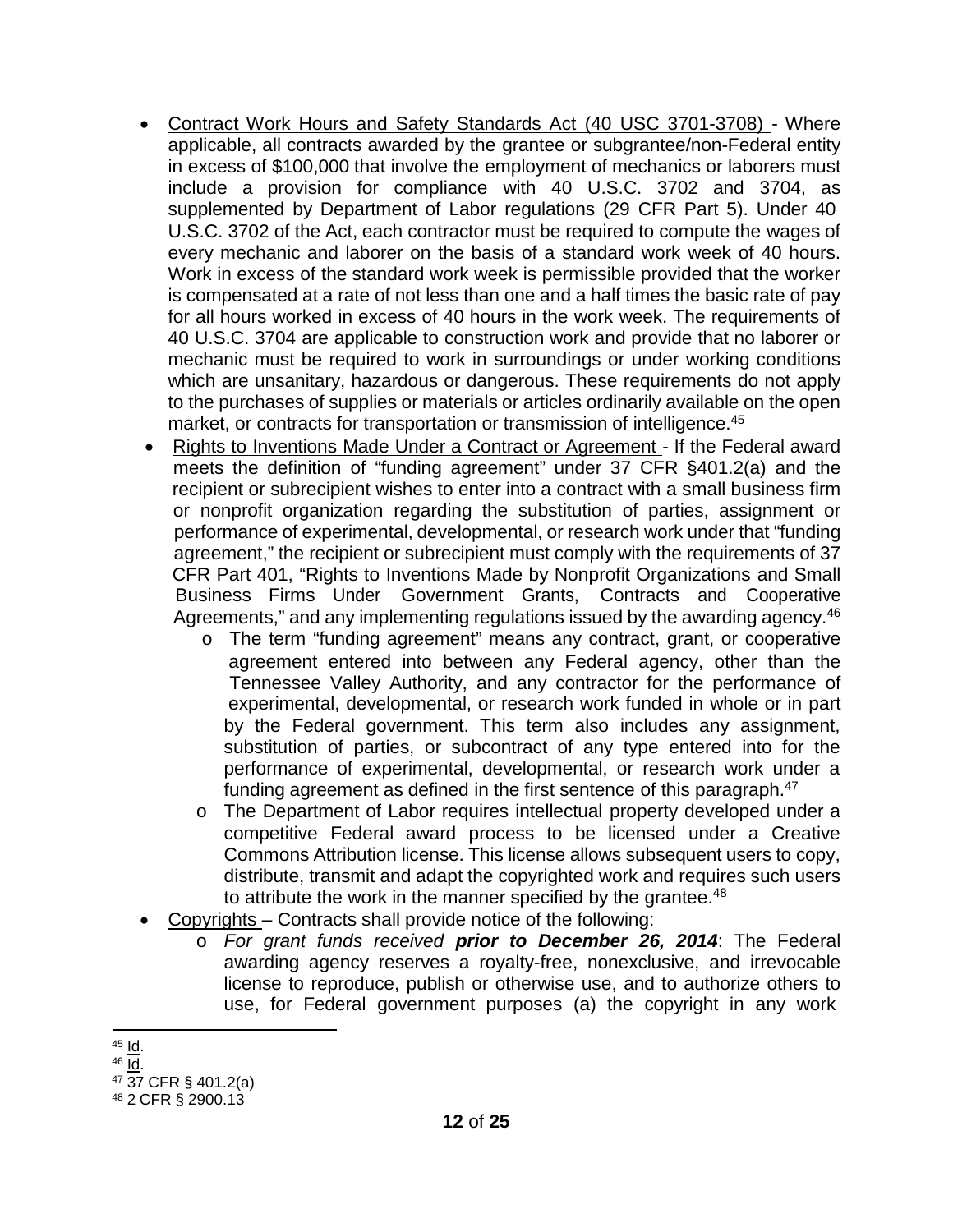developed under a grant, subgrant, or contract under a grant or subgrant; and (b) any rights of a copyright to which a grantee, subgrantee or a contractor purchases ownership with grant support.49

- o *For grant funds received on or after December 26, 2014*: The grantee and subgrantee/non-Federal entity may copyright any work that is subject to copyright and was developed, or for which ownership was acquired, under a Federal award. The Federal awarding agency reserves a royalty-free, nonexclusive and irrevocable right to reproduce, publish, or otherwise use the work for Federal purposes, and to authorize others to do so.<sup>50</sup>
- Clean Air Act (42 U.S.C. 7401-7671q.) and the Federal Water Pollution Control Act (33 U.S.C. 1251-1387), as amended – Contracts and subgrants of amounts in excess of \$150,000 must contain a provision that requires the grantee or subgrantee/non-Federal entity to agree to comply with all applicable standards, orders or regulations issued pursuant to the Clean Air Act (42 U.S.C. 7401-7671q) and the Federal Water Pollution Control Act as amended (33 U.S.C. 1251-1387). Violations must be reported to the Federal awarding agency and the Regional Office of the Environmental Protection Agency (EPA).<sup>51</sup>
- Debarment and Suspension (Executive Orders 12549 and 12689) A contract award (see 2 CFR § 180.220) must not be made to parties listed on the governmentwide exclusions in the System for Award Management (SAM), in accordance with the OMB guidelines at 2 CFR 180 that implement Executive Orders 12549 (3 CFR part 1986 Comp., p. 189) and 12689 (3 CFR part 1989 Comp., p. 235), "Debarment and Suspension." SAM Exclusions contains the names of parties debarred, suspended, or otherwise excluded by agencies, as well as parties declared ineligible under statutory or regulatory authority other than Executive Order 12549.<sup>52</sup>
- Byrd Anti-Lobbying Amendment (31 U.S.C. 1352) Contractors that apply or bid for an award exceeding \$100,000 must file the required certification. Each tier certifies to the tier above that it will not and has not used Federal appropriated funds to pay any person or organization for influencing or attempting to influence an officer or employee of any agency, a member of Congress, officer or employee of Congress, or an employee of a member of Congress in connection with obtaining any Federal contract, grant or any other award covered by 31 U.S.C. 1352. Each tier must also disclose any lobbying with non-Federal funds that takes place in connection with obtaining any Federal entity. Such disclosures are forwarded from tier to tier up to the grantee or subgrantee/non-Federal entity.<sup>53</sup>
- Access to Contractor's Records all negotiated contracts awarded by the grantee or subgrantee/non-Federal entity shall include a provision to the effect that the subgrantee/non-Federal entity, State, local area, the Office of Inspector General of the United States, the U.S. Department of Labor, or any other duly authorized representatives, shall have access to any books, documents, papers, and records

<sup>49</sup> 29 CFR § 97.34

<sup>50</sup> 2 CFR § 200.315(b)

<sup>51</sup> Appendix II to 2 CFR Part 200 (the 2 CFR )

 $52$  Id.

 $53$   $\text{Id}$ .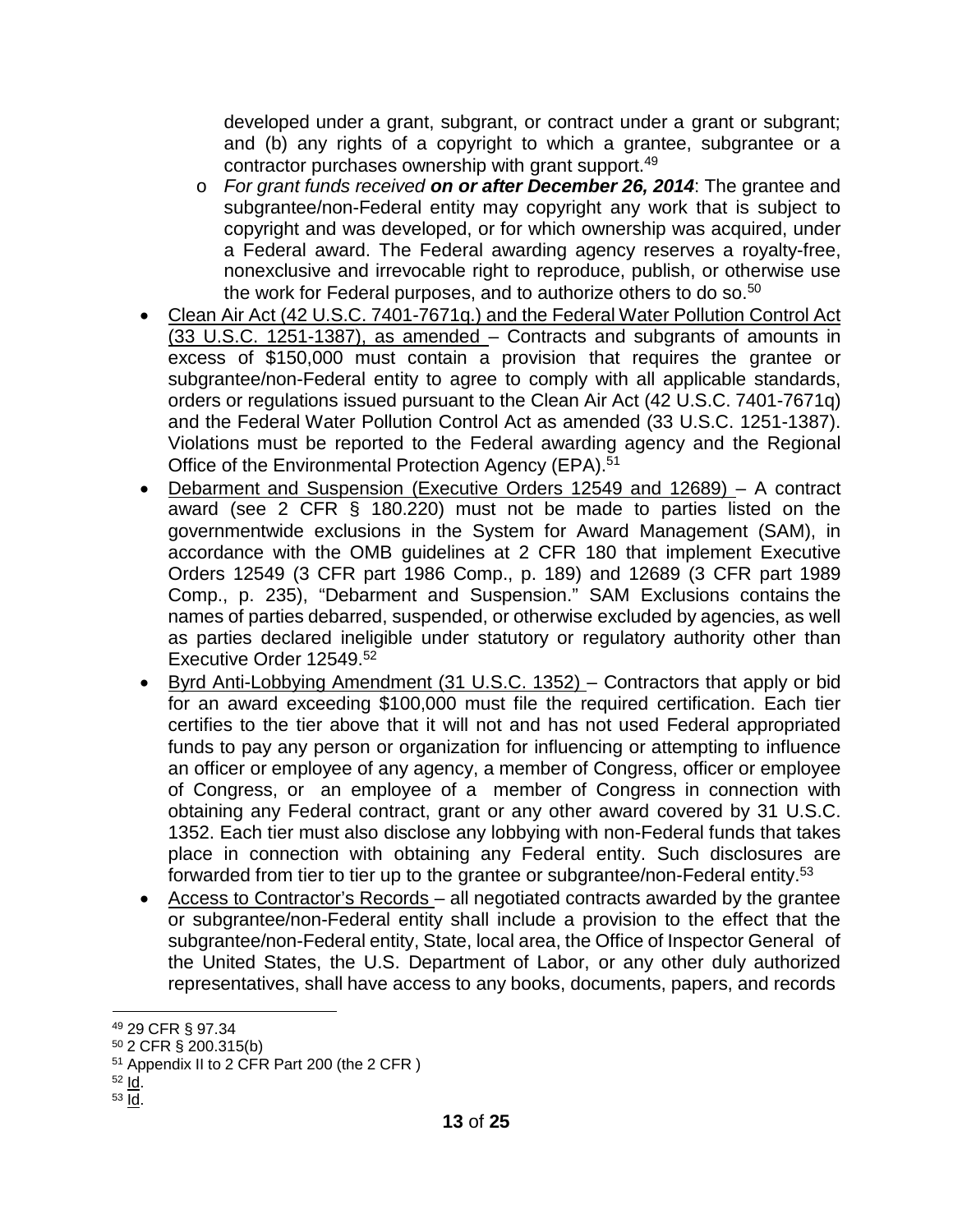of the contractor which are directly pertinent to the specific contract for the purpose of making an audit, examination, excerpts, copies or transcriptions. Reasonable access to personnel for purposes of interviews and discussions related to such documents shall be permitted.54

- Recovered Materials contracts between a State agency or agency of a political subdivision of a State and its contractors shall recognize mandatory standards and policies relating to section 6002 of the Solid Waste Disposal Act, as amended by the Resource Conservation and Recovery Act. The requirements of Section 6002 include procuring only items designated in guidelines of the Environmental Protection Agency (EPA) at 40 CFR part 247 that contain the highest percentage of recovered materials practicable, consistent with maintaining a satisfactory level of competition, where the purchase price of the item exceeds \$10,000 or the value of the quantity acquired during the preceding fiscal year exceeded \$10,000; procuring solid waste management services in a manner that maximizes energy and resource recovery; and establishing an affirmative procurement program for procurement of recovered materials identified in the EPA guidelines.55
- Maintenance of Records a provision shall be included in the contract which shall require the contractors to maintain all required records for five (5) years after the grantees or subgrantees/non-Federal entities make final payment and all other pending matters are closed.<sup>56</sup> The records shall be sufficient enough to detail the significant history of the procurement. These records will include, but are not necessarily limited to, the following: rationale for the method of procurement, selection of contract type, contractor selection or rejection, and the basis for the contract price.57

Damages – contracts for more than the Simplified Acquisition Threshold (set at \$150,000) shall contain provisions or conditions which will allow for administrative, contractual, or legal remedies in instances where contractors violate or breach contract terms, and provide for such sanctions and penalties as may be appropriate.58

## Time and Materials Type Contracts

A grantee and subgrantee/non-Federal entity may use a time and materials type contract only after a determination that no other contract is suitable and if the contract includes a ceiling price that the contractor exceeds at its own risk. Time and materials type contract means a contract whose cost to a grantee or subgrantee/non-Federal entity is the sum of the actual cost of materials; and direct labor hours charged at fixed hourly rates that reflect wages, general and administrative expenses, and profit.<sup>59</sup>

Since this formula generates an open-ended contract price, a time-and-materials contract provides no positive profit incentive to the contractor for cost control or labor efficiency.

- <sup>55</sup> 2 CFR § 200.322
- <sup>56</sup> 2 CFR § 200.333

- <sup>58</sup> 2 CFR § 200.326, Appendix II to 2 CFR Part 200
- <sup>59</sup> 2 CFR § 200.318(j)(1)

<sup>54</sup> 2 CFR § 200.336(a)

<sup>57</sup> 2 CFR § 200.318(i)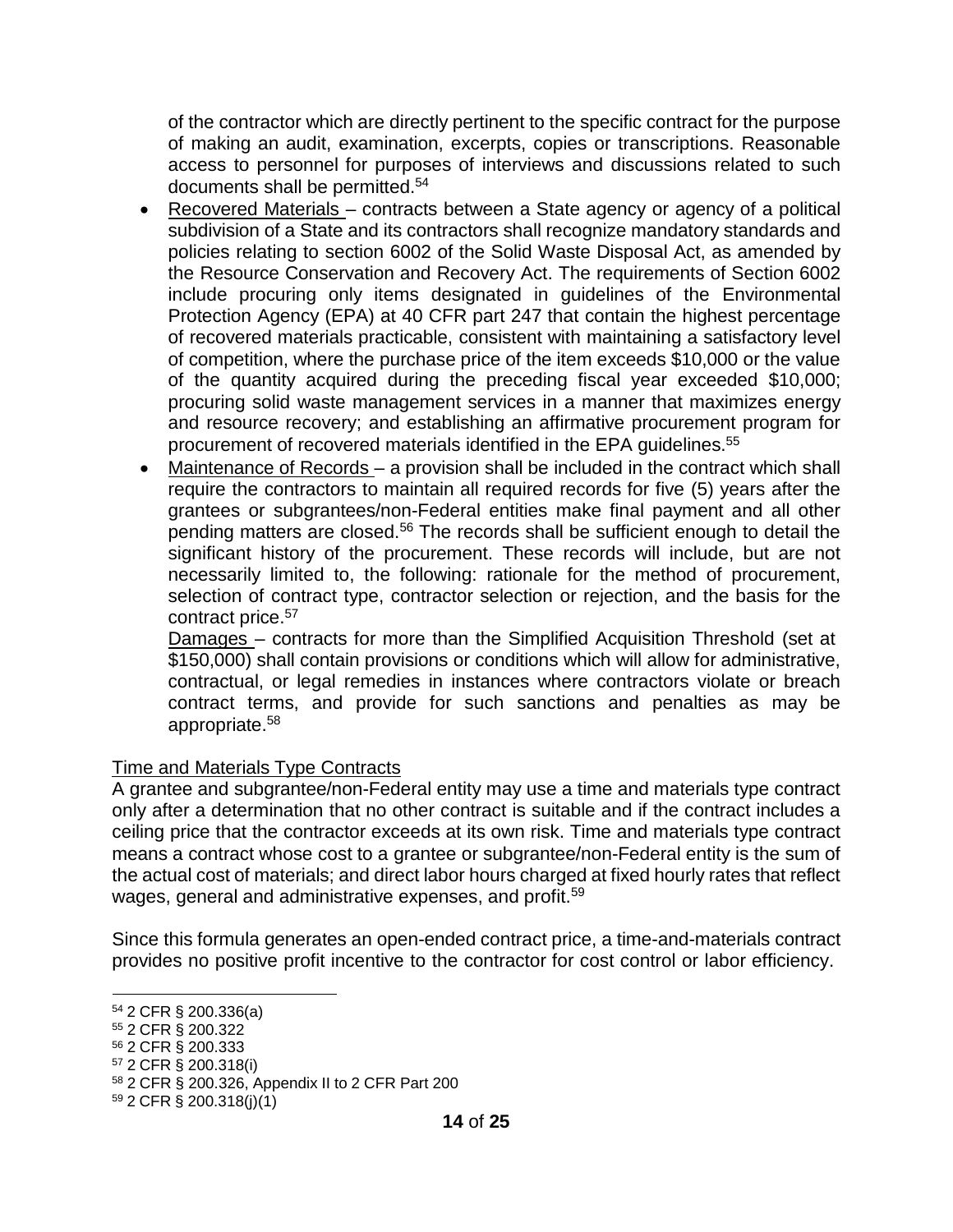Therefore, each contract must set a ceiling price that the contractor exceeds at its own risk. Further, the grantee or subgrantee/non-Federal entity awarding such a contract must assert a high degree of oversight in order to obtain reasonable assurance that the contractor is using efficient methods and effective cost controls.60

#### **Cost Analysis**

The grantee and subgrantee/non-Federal entity must perform a cost or price analysis in connection with every procurement action in excess of the Simplified Acquisition Threshold (set at \$150,000) including contract modifications. The method and degree of analysis is dependent on the facts surrounding the particular procurement situation, but as a starting point, the grantee or subgrantee/non-Federal entity must make independent estimates before receiving bids or proposals.<sup>61</sup>

The grantee or subgrantee/non-Federal entity must negotiate profit as a separate element of the price for each contract in which there is no price competition and in all cases where cost analysis is performed. To establish a fair and reasonable profit, consideration must be given to the complexity of the work to be performed, the risk borne by the contractor, the contractor's investment, the amount of subcontracting, the quality of its record of past performance, and industry profit rates in the surrounding geographical area for similar work.62

Costs or prices based on estimated costs for contracts under the Federal award are allowable only to the extent that costs incurred or cost estimates included in negotiated prices would be allowable for the grantee or subgrantee/non-Federal entity under Subpart E—Cost Principles of the Uniform Guidance. The grantee or subgrantee/non-Federal entity may reference its own cost principles that comply with the Federal cost principles.<sup>63</sup>

The cost plus a percentage of cost and percentage of construction cost methods of contracting must not be used.64

#### Debarred and Suspended Parties

The grantee and subgrantee/non-Federal entity must award contracts only to responsible contractors possessing the ability to perform successfully under the terms and conditions of a proposed procurement. Consideration will be given to such matters as contractor integrity, compliance with public policy, record of past performance, and financial and technical resources.<sup>65</sup> Grantees and subgrantees/non-federal entities and contractors are subject to the non-procurement debarment and suspension regulations implementing Executive Orders 12549 and 12689, 2 CFR Part 180. These regulations restrict awards, subawards, and contracts with certain parties that are debarred, suspended, or otherwise

<sup>60</sup> 2 CFR § 200.318(j)(2)

<sup>61</sup> 2 CFR § 200.323(a)

<sup>62</sup> 2 CFR § 200.323(b)

<sup>63</sup> 2 CFR § 200.323(c)

<sup>64</sup> 2 CFR § 200.323(d)

<sup>65</sup> 2 CFR § 200.318(h)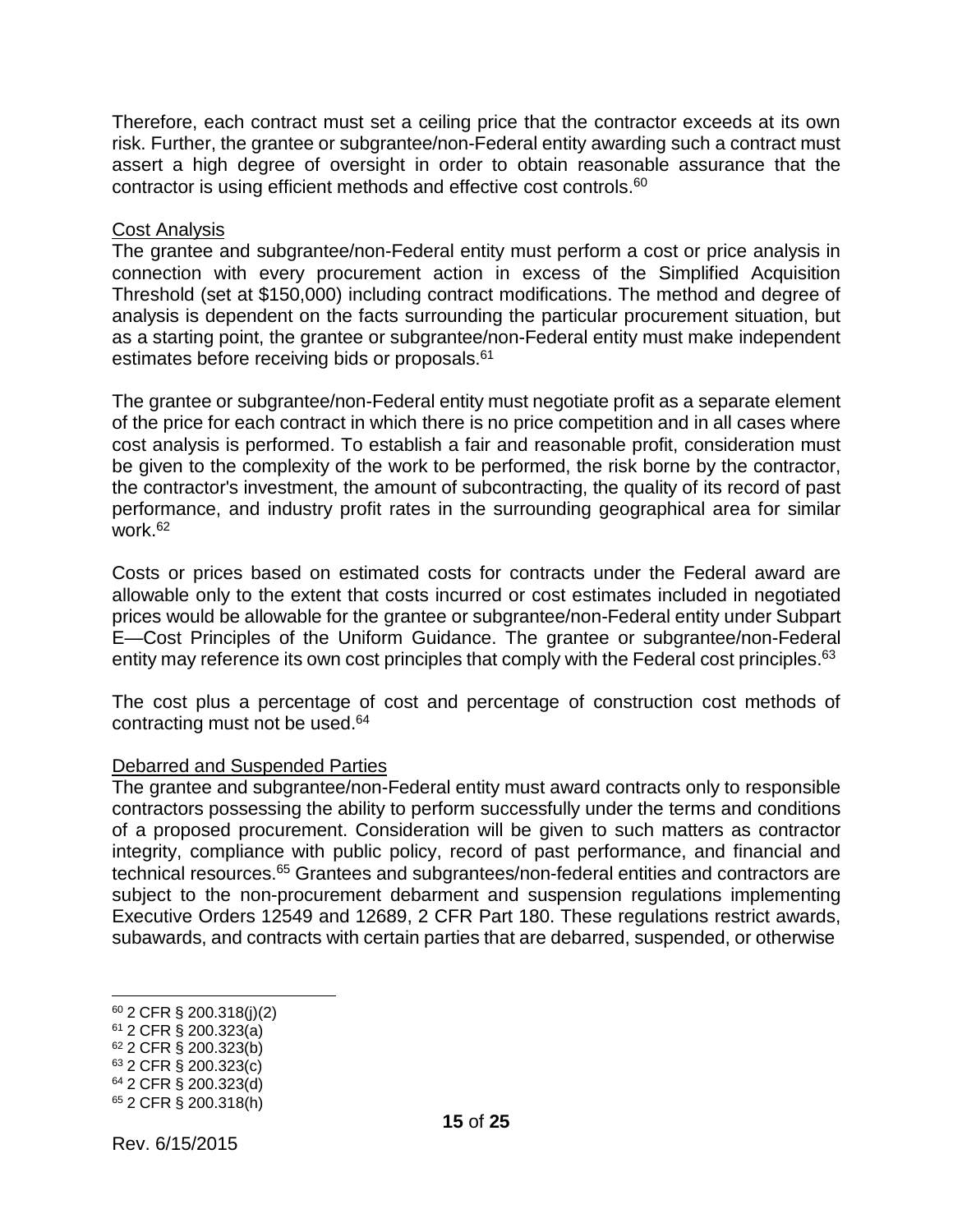excluded from or ineligible for participation in Federal assistance programs or activities.<sup>66</sup> No contracts or subcontracts shall be made at any time to any party which is debarred or suspended or is otherwise excluded from or ineligible for participation in federal assistance programs.

## Documentation and Awarding Agency Review

The grantee and subgrantee/non-Federal entity must make available, upon request of the Federal awarding agency or pass-through entity, technical specifications on proposed procurements where the Federal awarding agency or pass-through entity believes such review is needed to ensure that the item or service specified is the one being proposed for acquisition. This review generally will take place prior to the time the specification is incorporated into a solicitation document. However, if the grantee and subgrantee/non-Federal entity desires to have the review accomplished after a solicitation has been developed, the Federal awarding agency or pass-through entity may still review the specifications, with such review usually limited to the technical aspects of the proposed purchase.67

The grantee and subgrantee/non-Federal entity must make available upon request, for the Federal awarding agency or pass-through entity pre-procurement review, procurement documents, such as requests for proposals (RFPs) or invitations for bids, or independent cost estimates, when:

- The grantee or subgrantee/non-Federal entity's procurement procedures or operation fails to comply with the procurement standards in the Uniform Guidance;
- The procurement is expected to exceed the Simplified Acquisition Threshold (set at \$150,000) and is to be awarded without competition or only one bid or offer is received in response to a solicitation;
- The procurement, which is expected to exceed the Simplified Acquisition Threshold, specifies a "brand name" product;
- The proposed contract is more than the Simplified Acquisition Threshold and is to be awarded to other than the apparent low bidder under a sealed bid procurement; or
- A proposed contract modification changes the scope of a contract or increases the contract amount by more than the Simplified Acquisition Threshold.<sup>68</sup>

The grantee and subgrantee/non-Federal entity is exempt from the pre-procurement review described above if the Federal awarding agency or pass-through entity determines that its procurement systems comply with the standards of the Uniform Guidance. The grantee or subgrantee/non-Federal entity may request that its procurement system be reviewed by the Federal awarding agency or pass-through entity to determine whether its system meets these standards in order for its system to be certified. Generally, these reviews must occur where there is continuous high-dollar funding, and third party contracts are awarded on a regular basis. The grantee and subgrantee/non-Federal entity

<sup>66</sup> 2 CFR § 200.212

<sup>67</sup> 2 CFR § 200.324(a)

<sup>68</sup> 2 CFR § 200.324(b)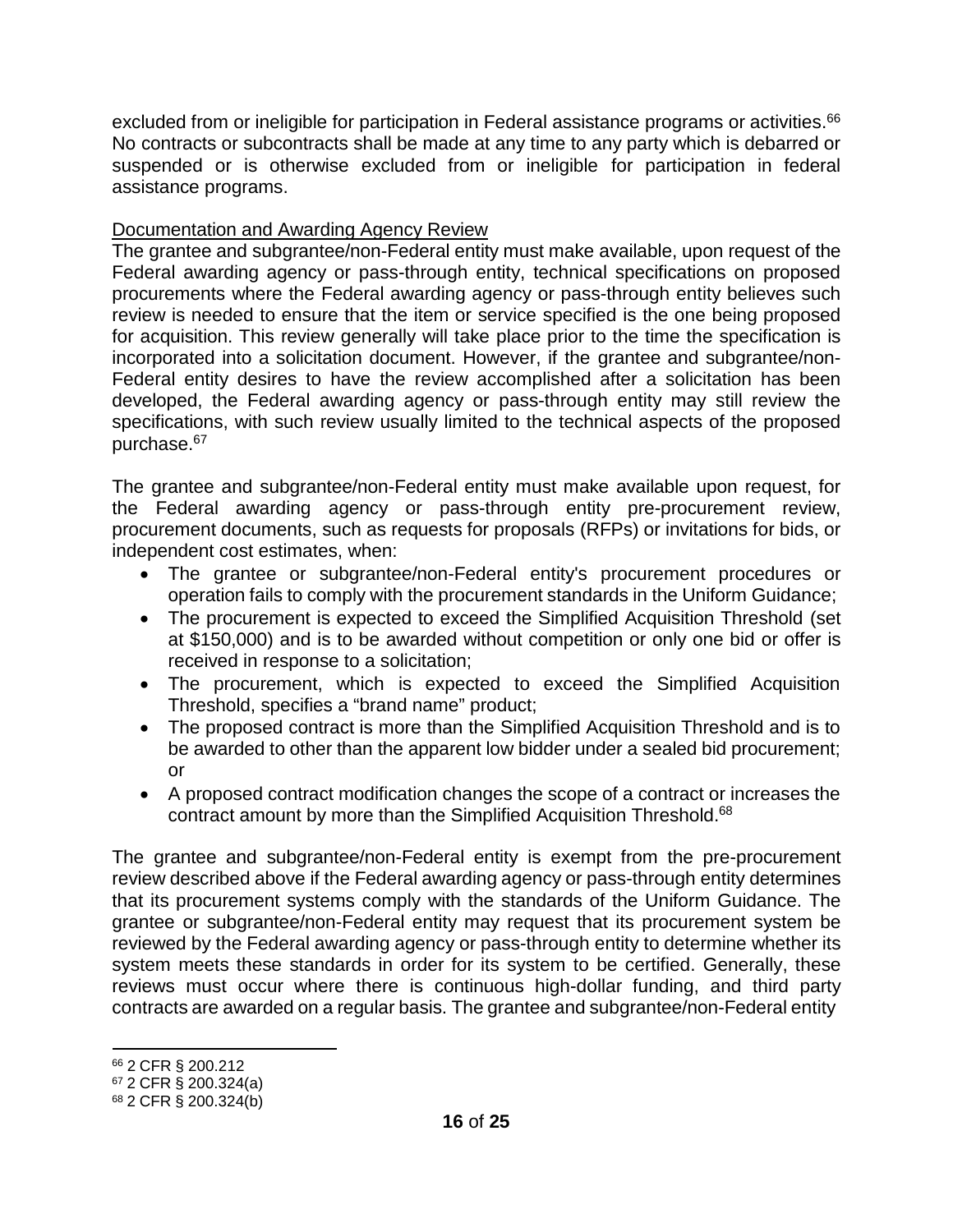may self-certify its procurement system. Such self-certification must not limit the Federal awarding agency's right to survey the system. Under a self-certification procedure, the Federal awarding agency may rely on written assurances from the grantee and subgrantee/non-Federal entity that it is complying with these standards. The grantee or subgrantee/non-Federal entity must cite specific policies, procedures, regulations, or standards as being in compliance with these requirements and have its system available for review.69

All steps of the procurement process must be documented including solicitations, selection process, contract negotiations and award.

In addition, all documents (e.g., proposal review forms, cost analysis work papers, etc.) developed during the procurement process must be maintained as required in the record keeping and maintenance provisions of the Uniform Guidance. If a procurement requires state approval, a copy of that approval must also be retained. For competitive procurement through RFPs the following must be documented:

- The name and title of the individual initiating the procurement process;
- The date the procurement process began (i.e., the date of decision to procure):
- Information relating to the amount and source(s) of available funds;
- The description of the supplies, property, or services to be procured;
- A list of service providers who received direct solicitations, and any publications which were made, or for Requests for Quotation where verbal solicitations were conducted, the name of the individual contacted and the name of the individual making the contact;
- The prices or proposals received;
- For RFPs, a copy of the request which was released, a copy of all proposals received and the evaluations of proposals received;
- The name(s) of the offeror(s) selected for award;
- When the lowest offer is not accepted, additional justification for the selection; and
- The name, title, and signature of the individual with final approval authority.

## Bonding Requirements

For construction or facility improvement contracts or subcontracts exceeding the Simplified Acquisition Threshold, the Federal awarding agency or pass-through entity may accept the bonding policy and requirements of the grantee or subgrantee/non-Federal entity provided that the Federal awarding agency or pass-through entity has made a determination that the Federal interest is adequately protected. If such a determination has not been made, the minimum requirements must be as follows:

• A bid guarantee from each bidder equivalent to five percent of the bid price. The "bid guarantee" must consist of a firm commitment such as a bid bond, certified check, or other negotiable instrument accompanying a bid as assurance that the bidder will, upon acceptance of the bid, execute such contractual documents as may be required within the time specified.

<sup>69</sup> 2 CFR § 200.324(c)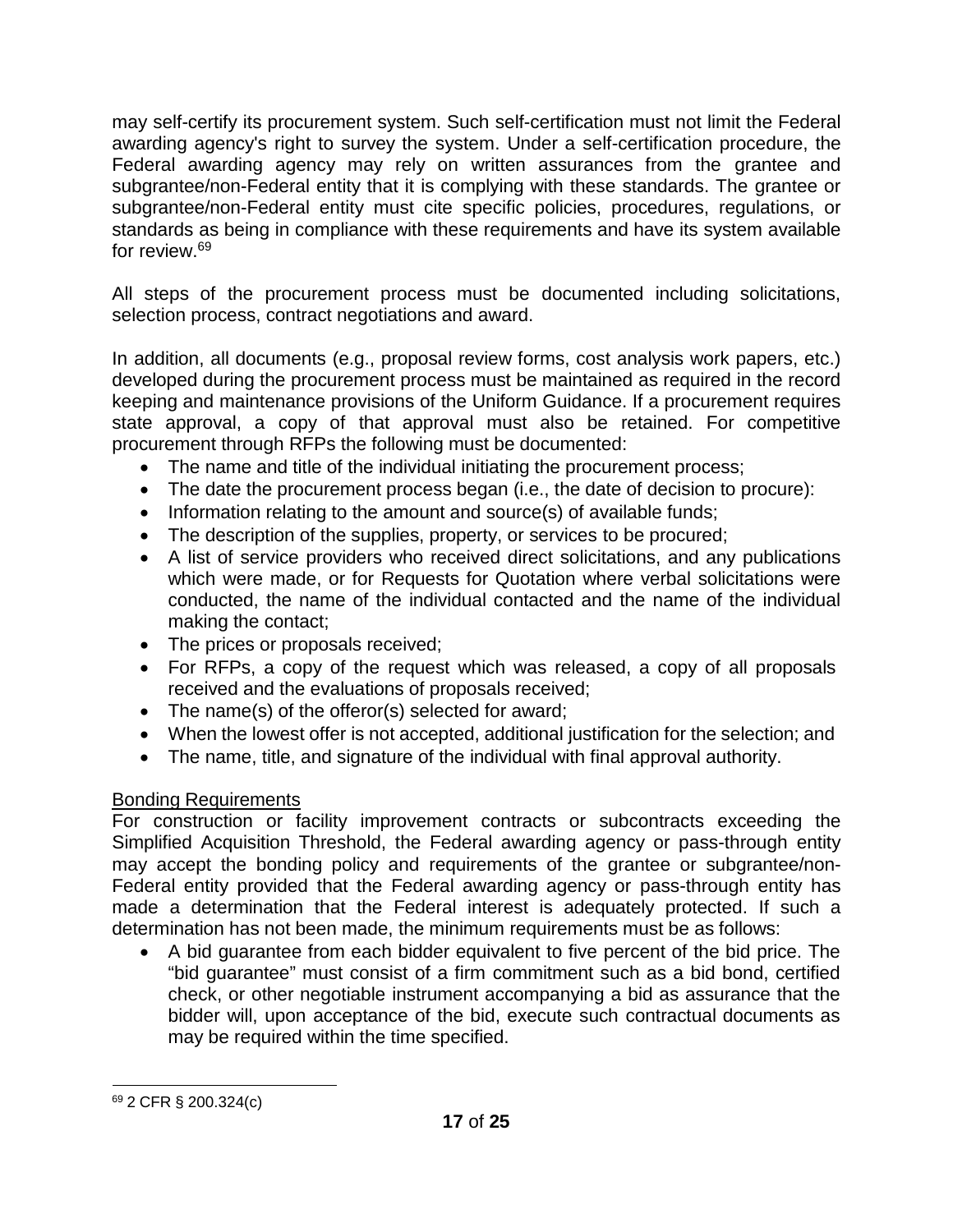- A performance bond on the part of the contractor for 100 percent of the contract price. A "performance bond" is one executed in connection with a contract to secure fulfillment of all the contractor's obligations under such contract.
- A payment bond on the part of the contractor for 100 percent of the contract price. A "payment bond" is one executed in connection with a contract to assure payment as required by law of all persons supplying labor and material in the execution of the work provided for in the contract.<sup>70</sup>

#### Economies and Efficiencies

Proposed procurement shall be reviewed to avoid acquisition of unnecessary or duplicative items. Consideration shall be given to consolidating or breaking out procurements to obtain a more economical purchase. Where appropriate, an analysis will be made of lease versus purchase alternatives, and any other appropriate analysis to determine the most economical approach.<sup>71</sup>

To foster greater economy and efficiency, and in accordance with efforts to promote costeffective use of shared services across the Federal Government, the grantee or subgrantee/non-Federal entity is encouraged to enter into State and local intergovernmental agreements or inter-entity agreements where appropriate for procurement or use of common goods and services.72 When feasible, Federal excess and surplus property shall be used in lieu of purchasing new equipment and property, when such use reduces project costs.<sup>73</sup>

When contracting for construction projects, value engineering clauses shall be considered for appropriateness in reducing costs. Value engineering is systematic and creative analysis of each contract item or task to ensure that its essential function is provided at the overall lower cost.74

#### Methods of Procurement

#### *Micro-Purchase Procedures*

Micro-purchase means a purchase of supplies or services using Simplified Acquisition Procedures, the aggregate amount of which does not exceed the micro-purchase threshold. Micro-purchase procedures comprise a subset of a grantee or subgrantee/non-Federal entity's small purchase procedures. The grantee or subgrantee/non-Federal entity uses such procedures in order to expedite the completion of its lowest-dollar small purchase transactions and minimize the associated administrative burden and cost. The micro-purchase threshold is set by the Federal Acquisition Regulation at 48 CFR Subpart 2.1 (Definitions). It is \$3,500 except as otherwise discussed in Subpart 2.1 of that regulation, but threshold is periodically adjusted for inflation, see site for current limit.<sup>75</sup>

- <sup>72</sup> 2 CFR § 200.318(e)
- <sup>73</sup> 2 CFR § 200.318(f)

<sup>70</sup> 2 CFR § 200.325

<sup>71</sup> 2 CFR § 200.318(d)

<sup>74</sup> 2 CFR § 200.318(g)

<sup>75</sup> 2 CFR § 200.67 https://www.acquisition.gov/sites/default/files/current/far/html/Subpart%202\_1.html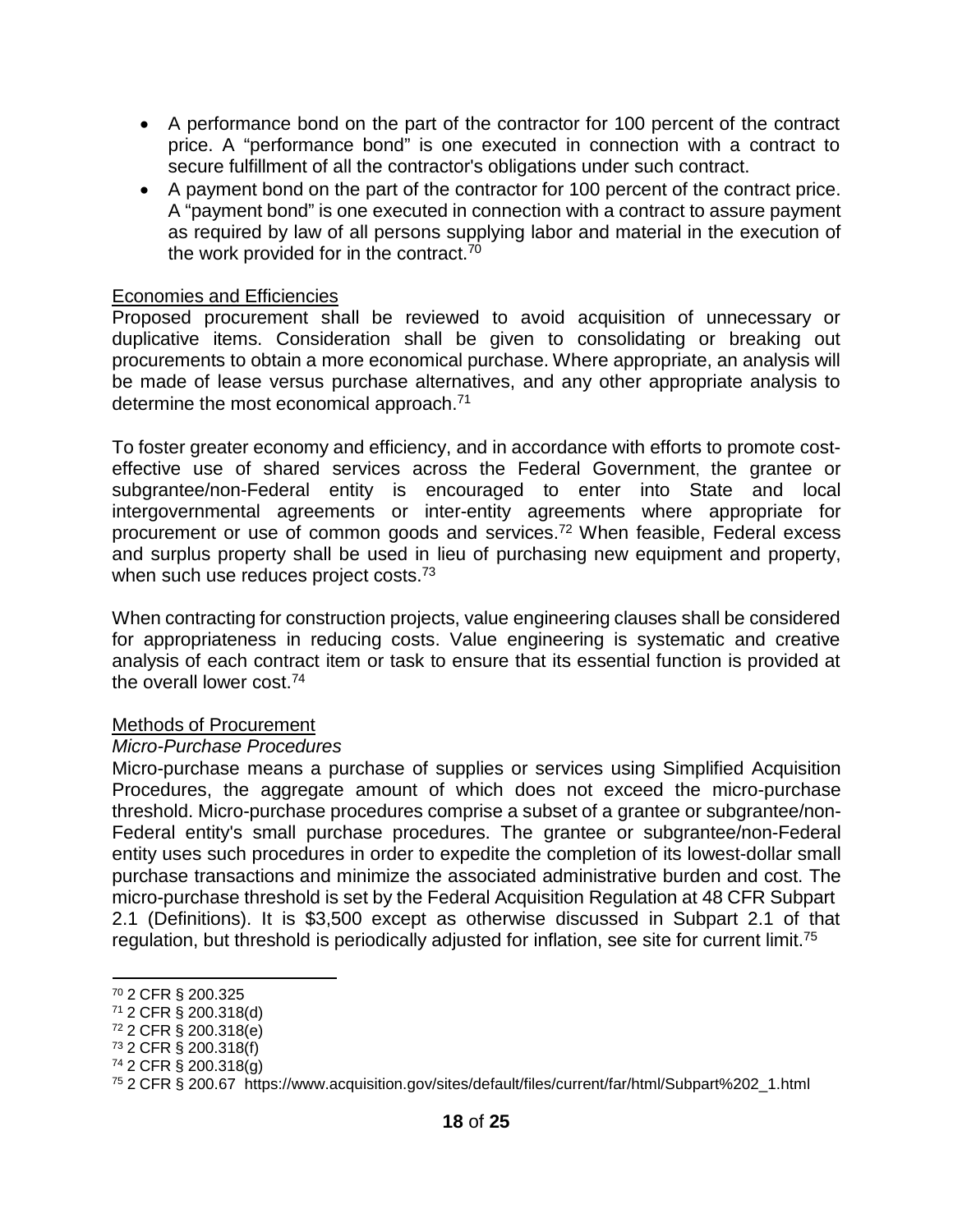Procurement by micro-purchase is the acquisition of supplies or services, the aggregate dollar amount of which does not exceed the micro-purchase threshold (§ 200.67 Micropurchase). To the extent practicable, the grantee or subgrantee/non-Federal entity must distribute micro-purchases equitably among qualified suppliers. Micro-purchases may be awarded without soliciting competitive quotations if the grantee or subgrantee/non-Federal entity considers the price to be reasonable.<sup>76</sup>

## *Small Purchase Procedures*

Small purchase procedures are those relatively simple and informal procurement methods for securing services, supplies, or other property that do not cost more than the Simplified Acquisition Threshold (set at \$150,000). If small purchase procedures are used, price or rate quotations must be obtained from an adequate number of qualified sources.77

## *Sealed Bids (Formal Advertising)*

Bids are publicly solicited and a firm-fixed-price contract (lump sum or unit price) is awarded to the responsible bidder whose bid, conforming to all the material terms and conditions of the invitation for bids, is the lowest price.78

In order for sealed bidding to be feasible, the following conditions should be present:

- A complete, adequate, and realistic specification or purchase description is available;
- Two or more responsible bidders are willing and able to compete effectively and for the business; and
- The procurement lends itself to a firm fixed price contract and the selection of the successful bidder can be made principally on the basis of price.<sup>79</sup>

If sealed bids are used, the following requirements apply:

- The invitation for bids will be publicly advertised and bids shall be solicited from an adequate number of known suppliers, providing them sufficient time prior to the date set for opening bids;
- The invitation for bids, which will include any specification and pertinent attachments, shall define items or services in order for the bidder to properly respond;
- All bids will be publicly opened at the time and place prescribed in the invitation for bids;
- A firm fixed-price contract award will be made in writing to the lowest responsive and responsible bidder. Where specified in bidding documents, factors such as discounts, transportation cost, and life cycle costs shall be considered in determining which bid is lowest. Payment discounts will only be used to determine

<sup>76</sup> 2 CFR § 200.320(a)

<sup>77</sup> 2 CFR § 200.320(b)

<sup>78</sup> 2 CFR § 200.320(c)

<sup>79</sup> 2 CFR § 200.320(c)(1)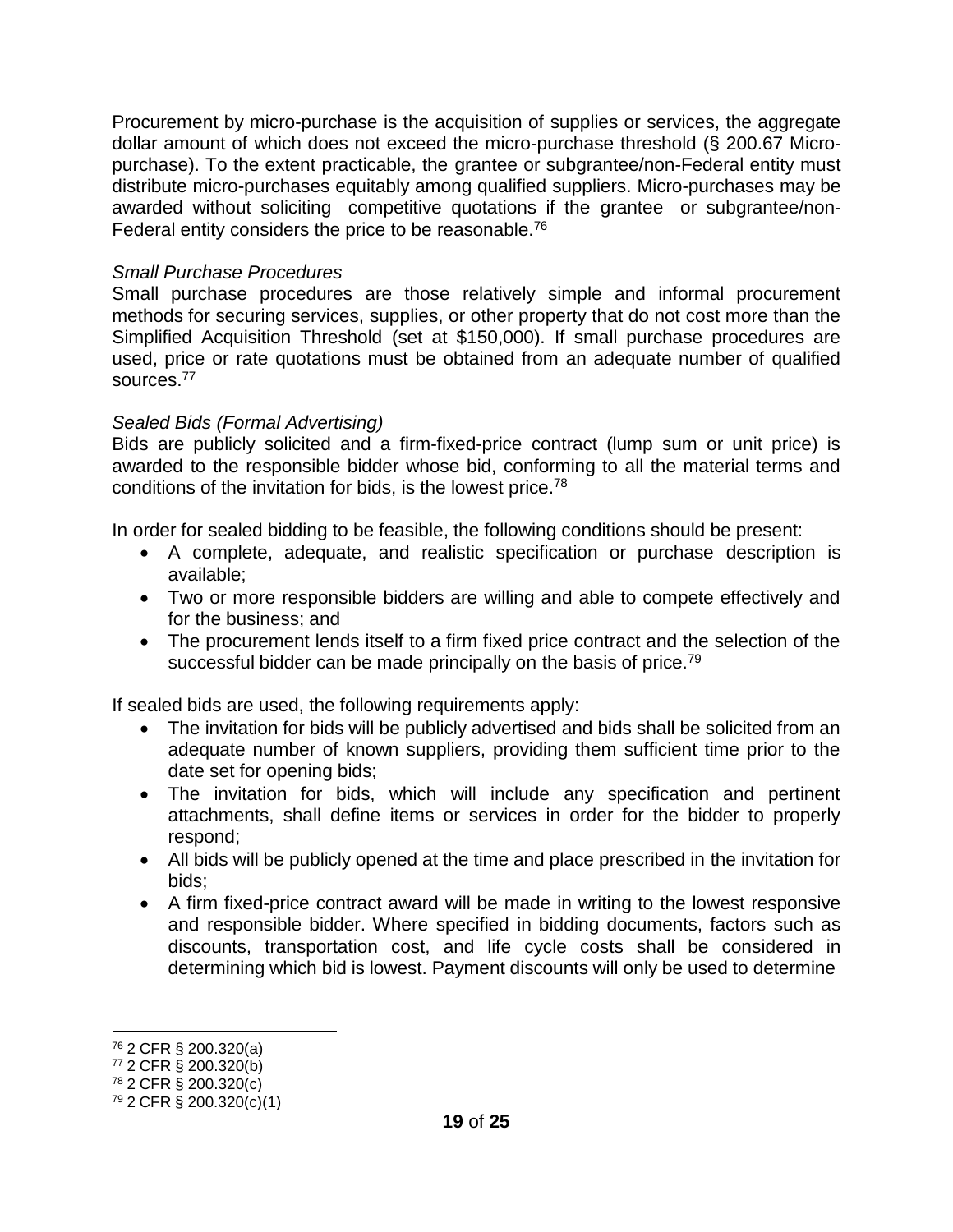the low bid when prior experience indicates that such discounts are usually taken advantage of; and

• Any or all bids may be rejected if there is a sound documented reason.<sup>80</sup>

## *Competitive Proposals*

The technique of competitive proposals is normally conducted with more than one source submitting an offer, and either a fixed-price or cost-reimbursement type contract is awarded. It is generally used when conditions are not appropriate for the use of sealed bids. If this method is used, the following requirements apply:

- Requests for proposals will be publicized and identify all evaluation factors and their relative importance. Any response to publicized requests for proposals shall be honored to the maximum extent practical;
- Proposals will be solicited from an adequate number of qualified sources;
- The grantee or subgrantee/non-Federal entity will have a written method for conducting technical evaluations of the proposals received and for selecting recipients;
- Awards will be made to the responsible firm whose proposal is most advantageous to the program, with price and other factors considered; and
- The grantee or subgrantee/non-Federal entity may use competitive proposal procedures for qualifications-based procurement of A/E professional services whereby competitors' qualifications are evaluated and the most qualified competitor is selected, subject to negotiation of fair and reasonable compensation. The method, where price is not used as a selection factor, can only be used in procurement of A/E professional services. It cannot be used to purchase other types of services though A/E firms are a potential source to perform the proposed effort.<sup>81</sup>

## *Noncompetitive Proposals*

Procurement by noncompetitive proposals is procurement through solicitation of a proposal from only one source, or after solicitation of a number of sources, competition is determined inadequate.

Procurement by noncompetitive proposals may be used only when the award of contract is infeasible under small purchase procedures, sealed bids, or competitive proposals and one of the following circumstances applies:

- The item is available only from a single source;
- The public exigency or emergency for the requirement will not permit a delay resulting from competitive solicitation;
- The awarding agency authorizes noncompetitive proposals; or
- After solicitation of a number of sources, competition is determined inadequate. $82$

<sup>80</sup> 2 CFR § 200.320(c)(2)

<sup>81</sup> 2 CFR § 200.320(d)

<sup>82</sup> 2 CFR § 200.320(f)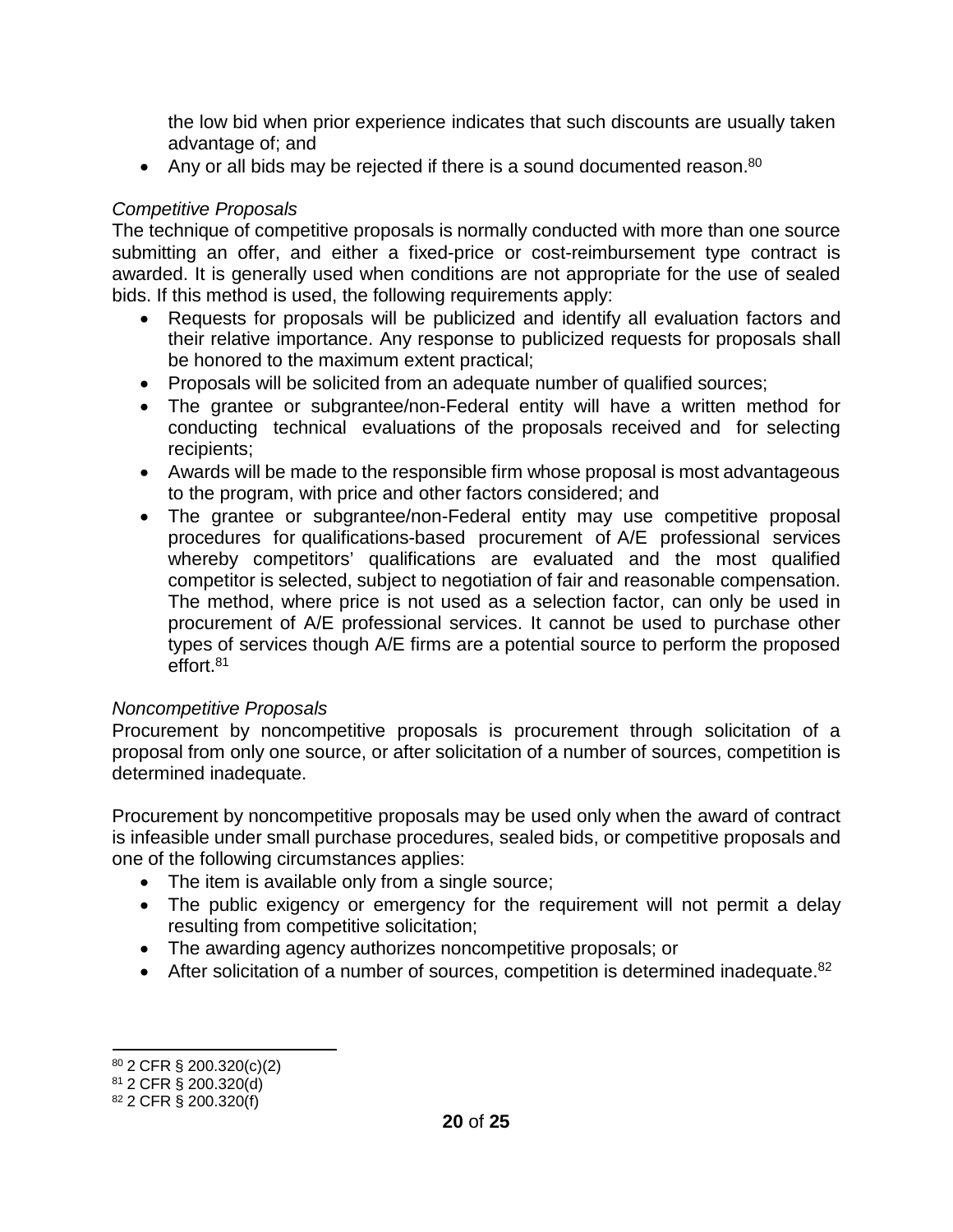Cost analysis, i.e., verifying the proposed cost data, the projections of the data, and the evaluation of the specific elements of costs and profits, is required.

The awarding agency may require the proposed procurement be submitted for pre-award review.

## Monitoring of Local Procurement Practices

Monitoring shall be conducted on an annual basis to ensure compliance with the uniform administration requirements for grants and agreements applicable for the type of entity receiving the funds according to the circulars of the Office of Management and Budget. If problems are identified, corrective action will be required, see that section of the WIOA financial handbook.

## Protest Procedures

The grantee or subgrantee/non-Federal entity alone must be responsible, in accordance with good administrative practice and sound business judgment, for the settlement of all contractual and administrative issues arising out of procurements. These issues include, but are not limited to, source evaluation, protests, disputes, and claims. These standards do not relieve the grantee or subgrantee/non-Federal entity of any contractual responsibilities under its contracts. The Federal awarding agency will not substitute its judgment for that of the grantee or subgrantee/non-Federal entity unless the matter is primarily a Federal concern. Violations of law will be referred to the local, state, or Federal authority having proper jurisdiction.83

## **Pay-for-Performance Contracts**

A pay-for-performance contract is a type of performance-based contract, and may only be entered into when it is part of pay-for-performance contract strategy described below.<sup>84</sup> In accordance with 2 CFR § 200.323, the use of cost-plus percentage contracts is prohibited.85

Pay-for-performance contracts must be in compliance with this Procurement Standards Policy.<sup>86</sup>

## Pay-For-Performance Contract Strategy

"Pay-for-performance contract strategy" means a procurement strategy that uses pay-forperformance contracts in the provision of training services described in sec.134(c)(3) or 129(c)(2) of WIOA and includes:

• Contracts, each of which shall specify a fixed amount that will be paid to an eligible service provider (which may include a local or national community-based organization or intermediary, community college, or other training provider, that is

<sup>83</sup> 2 CFR § 200.318(k)

 $84$  20 CFR § 683.510(a) and (b)

<sup>85</sup> 20 CFR § 683.510(c) <sup>86</sup> 20 CFR § 683.540(c)(3)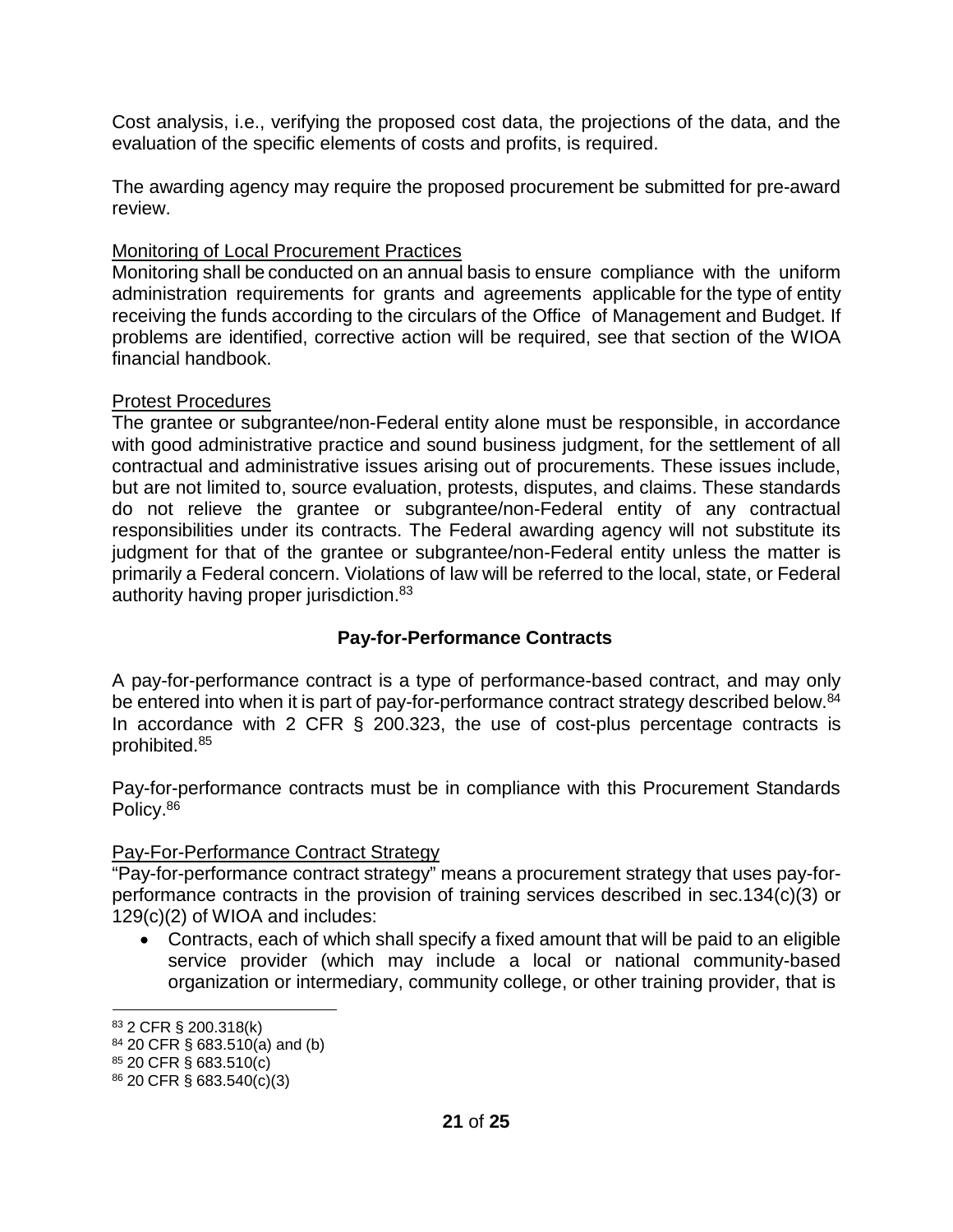an eligible provider of training services or of youth workforce development activities, as appropriate) based on the achievement of specified levels of performance described in 116(b)(2)(A) for target populations as identified by the local board (including individuals with barriers to employment), within a defined timetable, and which may provide for bonus and/or incentive payments to such service provider.

- o Bonus payments for achieving outcomes above and beyond those specified in the contract may be used by the service provider to expand capacity to provide effective training.
- o Incentive payments must be consistent with incentive payments for performance-based contracting as described in the Federal Acquisition Regulations (FAR);
- A strategy for independently validating the achievement of performance described above; and
- A description of how the state or local area will reallocate funds not paid to a provider because the achievement of performance did not occur, for further activities related to such a procurement strategy, subject to Sec. 189(g)(2)(D) of WIOA, which states that funds used to carry out pay-for-performance contract strategies by local areas shall remain available until expended.<sup>87</sup>

A pay-for-performance contract strategy has four distinct characteristics:

- It is a strategy to use WIOA pay-for-performance contracts;
- It must include the identification of the problem space and target populations for which the local area will pursue a WIOA pay-for-performance contract strategy; the outcome the local area would hope to achieve through a pay-for-performance contract relative to baseline performance; the acceptable cost to government associated with implementing such a strategy; and a feasibility study to determine whether the intervention is suitable for a WIOA pay-for-performance contracting strategy;
- It must include a strategy for independently validating the performance outcomes achieved under each contract within the strategy prior to the payment occurring; and
- It must include a description of how the state or local area will reallocate funds to other activities under the contract strategy in the event a service provider does not achieve performance benchmarks under a WIOA pay-for-performance contract.<sup>88</sup>

## Funding to Support Pay-For-Performance Contract Strategies

For pay-for-performance contract strategies providing adult and dislocated worker training services, funds allocated under Sec. 133(b)(2)-(3) of WIOA can be used. For payfor-performance contract strategies providing youth activities, funds allocated under Sec. 128(b) of WIOA can be used. $89$ 

<sup>87</sup> WIOA Section 3(47) , 20 CFR § 683.510

<sup>88</sup> 20 CFR § 683.500(a)

<sup>89</sup> 20 CFR § 683.520(a)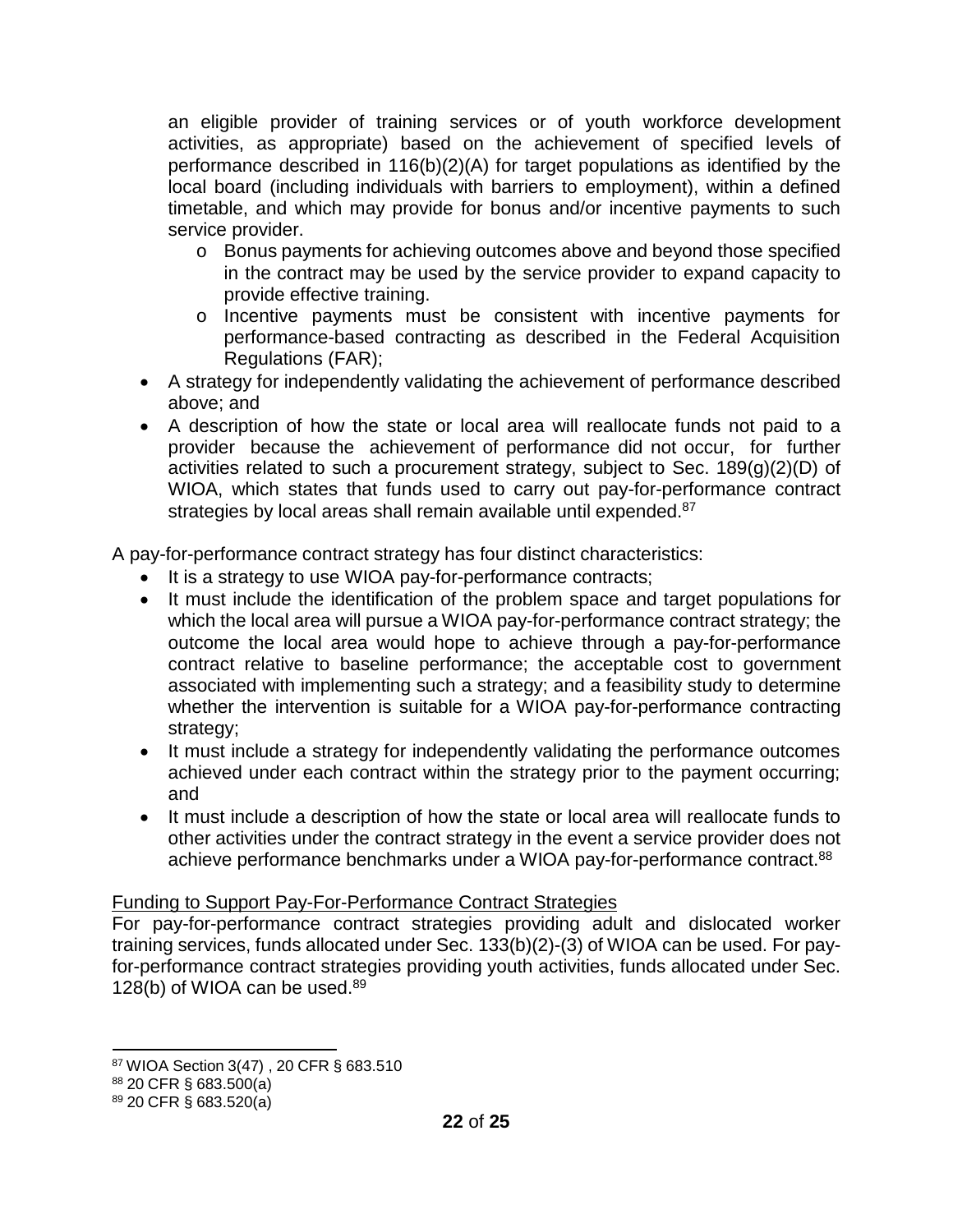No more than 10 percent of the total adult and dislocated worker allotments can be expended on the implementation of pay-for-performance strategies for adult training services described in Sec. 134(c)(3) of WIOA. No more than 10 percent of the local youth allotment can be expended on the implementation of WIOA pay-for-performance contract strategies for youth training services and other activities described in Sec. 129(c)(1)-(2) of WIOA.90

## **Designation and Certification of One-Stop Operators**

## Process

An entity (which may be a consortium of entities) shall be designated or certified as a one-stop operator through:

- A competitive process; and
- Shall be an entity (public, private, or nonprofit), or consortium of entities (including entities that, at a minimum, includes 3 or more of the required one-stop partners) of demonstrated effectiveness, located in the local area, which may include:
	- o An institution of higher education;
	- o An employment service agency established under the Wagner-Peyser Act on behalf of the local office of the agency;
	- o A community-based organization, nonprofit organization, or intermediary;
	- o A private for-profit entity;
	- o A government agency; and
	- o Another interested organization or entity, which may include a local chamber of commerce or other business organization.91

## **Exception**

Elementary schools and secondary schools shall not be eligible for designation or certification as one-stop operators, except that nontraditional public secondary schools and area vocational education schools shall be eligible for such designation or certification.92

## **Youth Workforce Development Activities: Competitive Selection Requirements**

## Competitive Selection Requirements

The local board shall award grants or contracts on a competitive basis to providers of youth workforce development activities taking into consideration the ability of the providers to meet performance accountability measures established in Sec. 116.<sup>93</sup>

## **Exception**

<sup>90</sup> 20 CFR § 683.520(b)

 $91$  WIOA Section 121(d)(2)(A)

 $92$  WIOA Section 121(d)(3)

<sup>93</sup> WIOA Section 123(a)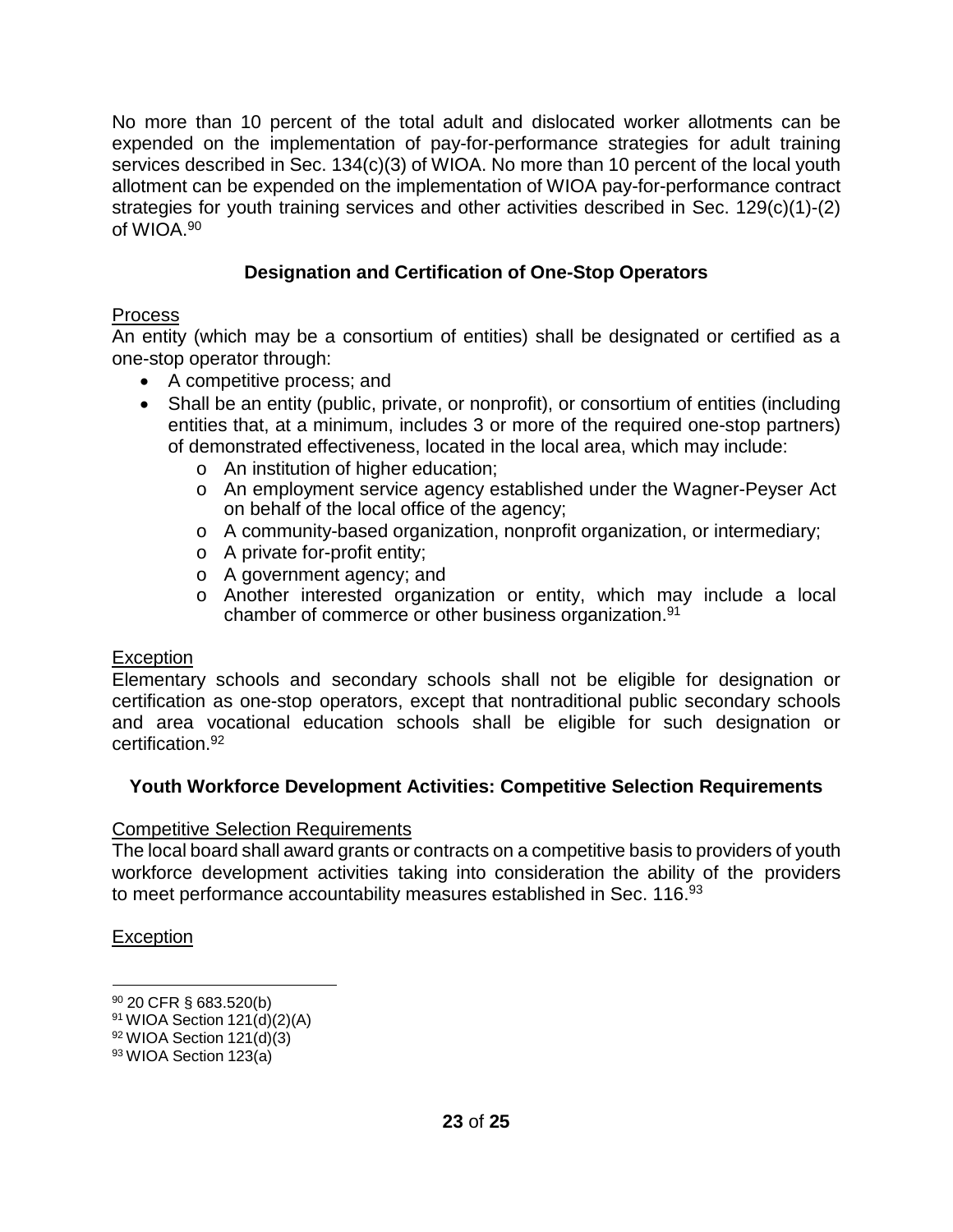A local board may award grants or contracts on a sole-source basis (i.e., through a noncompetitive process) if it determines that there is an insufficient number of eligible providers in the local area involved (such as a rural area) to accommodate competitive selection requirements.<sup>94</sup>

## **Criteria in the State Plan**

The State will expect the local areas to include criteria to be used by the local boards in awarding grants for youth workforce development activities and describing how the local boards will take into consideration the ability of the providers to meet performance accountability measures as described in Sec.  $116(b)(2)(A)(ii).^{95}$  Such criteria will be determined by the local Workforce Development Board and standing committees, if appropriate, but should include, as well as any local additions:

- Success rates based on enrollments and completions;
- Provisions of accommodations for special needs populations;
- Involvement of local employers, business, and community resources;
- Consideration of assessed needs;
- Attainment of employment and academic credentials;
- Leading to credentials, diplomas, and equivalents;
- Improving educational and skill competencies;
- Ensuring youth of opportunities for positive mentoring experiences;
- Providing training opportunities to eligible youth;
- Strengthening leadership, youth developments, decision-making, citizenship, and community service.

In addition, the local Workforce Development Boards shall identify eligible providers of youth workforce development activities by awarding grants or contracts on a competitive basis (subject to the exception above).<sup>96</sup> The primary consideration in selecting agencies or organizations shall be the effectiveness of the agency or organization in delivering comparable or related services based on demonstrated performance. This determination shall be in writing and take into consideration such matters as whether the organization has:

- The ability to meet the program design specifications at a reasonable cost, as well as the ability to meet performance goals;
- Adequate financial resources or the ability to obtain them;
- A satisfactory record of past performance (in job training, basic skills training, youth activities), including demonstrated quality of training and reasonable dropout rates;
- The ability to provide, or arrange for, appropriate supportive services as specified in the individual employment plan;
- The ability to provide services that can lead to the achievement of competency standards for participants with identified deficiencies;
- A satisfactory record of integrity, business ethics, and fiscal accountability;
- The necessary organization, experience, accounting, and operation controls, and

<sup>94</sup> WIOA Section 123(b)

<sup>95</sup> WIOA Section 102(b)(2)(D)(i)(V)

<sup>96</sup> WIOA Section 107(d)(10)(B)